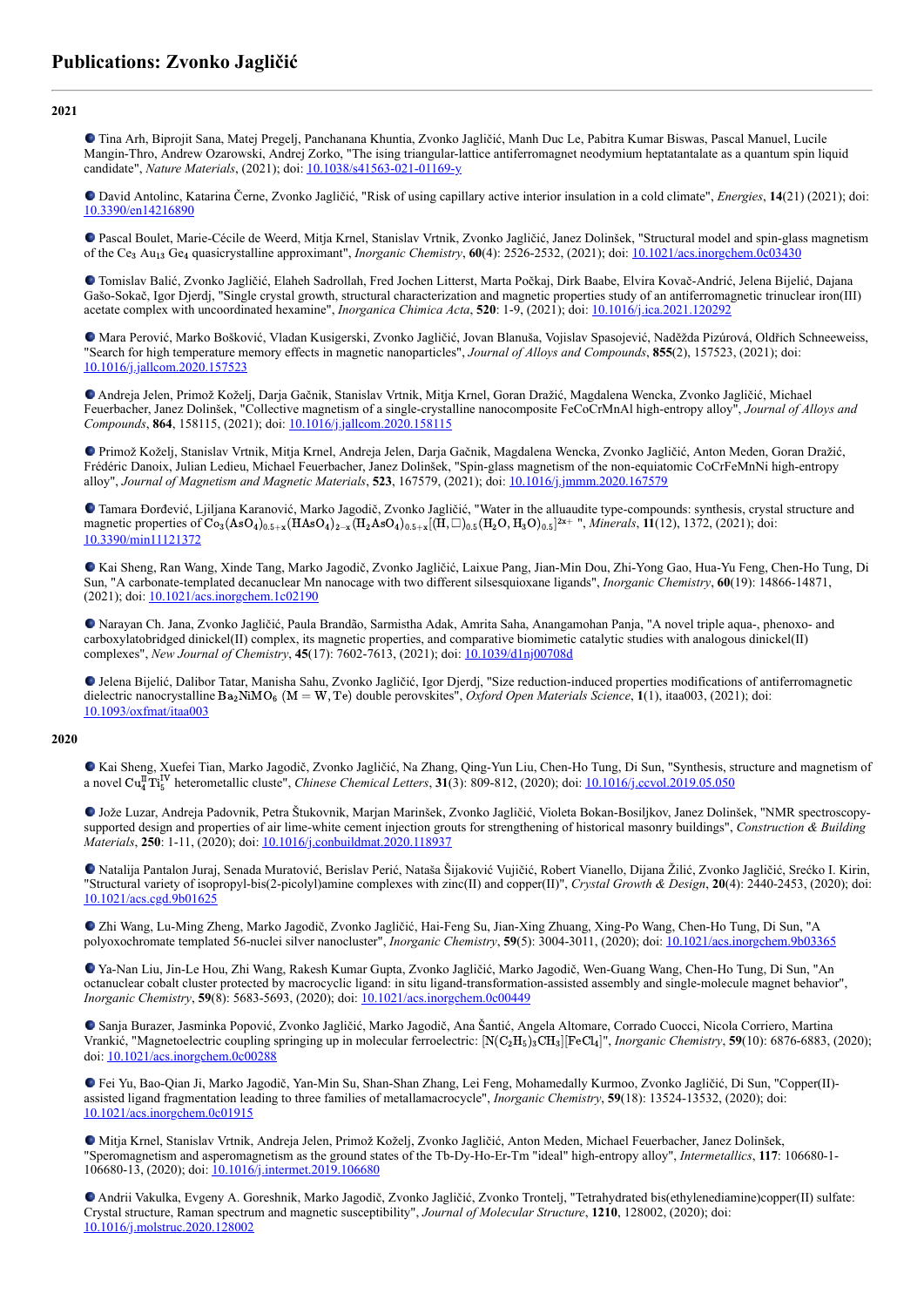Jelena Bijelić, Anamarija Stanković, Martina Medvidović-Kosanović, Berislav Marković, Pascal Cop, Yu Sun, Sugato Hajra, Manisha Sahu, Jelena Vukmirović, Dean Marković, Ákos Kukovecz, Zvonko Jagličić, Bernd M. Smarsly, Igor Djerdj, "Rational sol-gel-based synthesis design and magnetic, dielectric, and optical properties study of nanocrystalline Sr<sub>3</sub>Co<sub>2</sub>WO<sub>9</sub> triple perovskite", *The Journal of Physical Chemistry C*, *Nanomaterials and Interfaces*, **124**(23):12794-12807, (2020); doi: [10.1021/acs.jpcc.0c02973](https://dx.doi.org/10.1021/acs.jpcc.0c02973)

Jelena Aleksić, Tanja Barudžija, Dragana Jugović, Miodrag Mitrić, Marko Bošković, Zvonko Jagličić, Darja Lisjak, Ljiljana Kostić, "Investigation of structural, microstructural and magnetic properties of Yb<sub>x</sub>Y<sub>1−x</sub>F<sub>3</sub> solid solutions", *The Journal of Physics and Chemistry of Solids*, **142**, 109449, (2020); doi: [10.1016/j.jpcs.2020.109449](https://dx.doi.org/10.1016/j.jpcs.2020.109449)

Stanislav Vrtnik, Mitja Krnel, Primož Koželj, Zvonko Jagličić, Luka Kelhar, Anton Meden, Marie-Cécile de Weerd, Pascal Boulet, Julian Ledieu, Vincent Fournée, Jean-Marie Dubois, Janez Dolinšek, "Anisotropic quantum critical point in the Ce<sub>3</sub> Al system with a large magnetic anisotropy", *Journal of Physics Communications*, **4**(10), 105016, (2020); doi: [10.1088/2399-6528/abc730](https://dx.doi.org/10.1088/2399-6528/abc730)

Jelena Bijelić, Dalibor Tatar, Sugato Hajra, Manisha Sahu, Sang Jae Kim, Zvonko Jagličić, Igor Djerdj, "Nanocrystalline antiferromagnetic high-κ dielectric  $Sr_2NiMO_6$  (M = Te, W) with double perovskite structure type", *Molecules*, **25**(17), 3996, (2020); doi:  $10.3390/molecules25173996$ 

Kai Sheng, Bao-Qian Ji, Lei Feng, Yan-Min Su, Marko Jagodič, Zvonko Jagličić, Di Sun, "A rod-like hexanuclear nickel cluster based on a bi(pyrazole-alcohol) ligand: structure, electrospray ionization mass spectrometry, magnetism and photocurrent response", *New Journal of Chemistry*, **44**(17): 7152-7157, (2020); doi: [10.1039/d0nj00959h](https://dx.doi.org/10.1039/d0nj00959h)

Izidor Benedičič, Nejc Janša, Marion Van Midden, Peter Jeglič, Martin Klanjšek, Erik Zupanič, Zvonko Jagličić, Petra Šutar, Peter Prelovšek, Dragan Mihailović, Denis Arčon, "Superconductivity emerging upon Se doping of the quantum spin liquid 1T – TaS<sub>2</sub>", *Physical Review B*, **102**(5), 054401, (2020); doi: [10.1103/PhysRevB.102.054401](https://dx.doi.org/10.1103/PhysRevB.102.054401)

Yalda Sheybani Pour, Elham Safei, Andrzej Wojtczak, Zvonko Jagličić, "Valence tautomerism in catecholato cobalt Bis(phenolate) diamine complexes as models for Enzyme-substrate adducts of catechol dioxygenases", *Polyhedron*, **187**, 114620, (2020); doi: [10.1016/j.poly.2020.114620](https://dx.doi.org/10.1016/j.poly.2020.114620)

Tanja Keškić, Zvonko Jagličić, Andrej Pevec, Božidar R. Čobeljić, Dušanka Radanović, Maja Gruden-Pavlović, Iztok Turel, Katarina Anđelković, Ilija Brčeski, Matija Zlatar, "Synthesis, X-ray structures and magnetic properties of Ni(II) complexes of heteroaromatic hydrazone", *Polyhedron*, **191**, 114802, (2020); doi: [10.1016/j.poly.2020.114802](https://dx.doi.org/10.1016/j.poly.2020.114802)

Mina Nasibipour, Elham Safaei, Andrzej Wojtczak, Zvonko Jagličić, Agustín Galíndo, Marzieh Sadat Masoumpour, "A biradical oxo-molybdenum complex containing semiquinone and o-aminophenol benzoxazole-based ligands", *RSC Advances*, **10**(67): 40853-40866, (2020); doi: [10.1039/d0ra06351g](https://dx.doi.org/10.1039/d0ra06351g)

## **2019**

Jelena Bijelić, Anamarija Stanković, Brunislav Matasović, Berislav Marković, Mirjana Bijelić, Željko Skoko, Jasminka Popović,Goran Štefanić, Zvonko Jagličić, Sabrina Zellmer, Tobias Preller, Georg Garnweitner, Tamara Đorđević, Pascal Cop, Bernd Smarsly, Igor Djerdj, "Structural characterization and magnetic property determination of nanocrystalline  $Ba_3Fe_2WO_9$  and  $Sr_3Fe_2WO_9$  perovskites prepared by a modified aqueous sol-gel route", *CrystEngComm*, **21**(2): 218-227, (2019); doi: [10.1039/c8ce01483c](https://dx.doi.org/10.1039/c8ce01483c)

Hadi Feizi, Robabeh Bagheri, Zvonko Jagličić, Jitendra Pal Singh, Keun Hwa Chae, Zhenlun Song, Mohammad Mahdi Najafpour, "A nickel(II) complex under water-oxidation reaction: what is the true catalyst?", *Dalton Transactions*, **48**(2) (2019); doi: [10.1039/c8dt03990a](https://dx.doi.org/10.1039/c8dt03990a)

Younes Mousazade, Mohammad Mahdi Najafpour, Robabeh Bagheri, Zvonko Jagličić, Jitendra Pal Singh, Keun Hwa Chae, Zhenlun Song, Margarita V. Rodionova, Roman A. Voloshin, Jian-Ren Shen, Seeram Ramakrishna, Suleyman I. Allakhverdiev, "A manganese(II) phthalocyanine under water-oxidation reaction: new findings", *Dalton Transactions*, 48(32) (2019); doi:  $\frac{10.1039/c9d01790a}{10.1039/c9d01790a}$ 

Said Ben Moumen, Yaovi Gagou, Saad Belkhadir, Daoud Mezzane, M'barek Amjoud, Lahoucine Hajji, Brigita Rožič, Zdravko Kutnjak, Zvonko Jagličić, Marko Jagodič, Mimoun El Marssi, Yakov Kopelevich, Igor A. Luk'yanchuk, "Structural, dielectric and magnetic properties of multiferroic laminated composites", *IEEE Transactions on Ultrasonics, Ferroelectrics, and Frequency Control*, (1 − x)La0.5Ca0.5MnO<sup>3</sup> − (x)BaTi0.8Sn0.2O<sup>3</sup> **66**(12): 1935-1941, (2019); doi: [10.1109/TUFFC.2019.2935459](https://dx.doi.org/10.1109/TUFFC.2019.2935459)

Bao-Qian Ji, Hai-Feng Su, Marko Jagodič, Zvonko Jagličić, Mohamedally Kurmoo, Xing-Po Wang, Chen-Ho Tung, Zao-Zhen Cao, Di Sun, "Self-Organization into Preferred Sites by  $Mg^{II}$ ,  $Mn^{II}$ , and  $Mn^{III}$  in Brucite-Structured  $M^{19}$  Cluster", *Inorganic Chemistry*, **58**(6): 3800-3806, (2019); doi: [10.1021/acs.inorgchem.8b03406](https://dx.doi.org/10.1021/acs.inorgchem.8b03406)

Ya-Nan Liu, Hai-Feng Su, Yun-Wu Li, Qing-Yun Liu, Zvonko Jagličić, Wen-Guang Wang, Chen-Ho Tung, Di Sun, "Space craft-like octanuclear Co(II)-silsesquioxane nanocages: Synthesis, structure, magnetic properties, solution behavior, and catalytic activity for hydroboration of ketones", *Inorganic Chemistry*, **58**(7): 4574-4582, (2019); doi: [10.1021/acs.inorgchem.9b00137](https://dx.doi.org/10.1021/acs.inorgchem.9b00137)

Muhammad Riaz, Rakesh Kumar Gupta, Hai-Feng Su, Zvonko Jagličić, Mohamedally Kurmoo, Chen-Ho Tung, Di Sun, Lan-Sun Zheng, "Hexadecanuclear Mn<sup>II</sup>Mn<sup>III</sup> Molecular Torus Built from in Situ Tandem Ligand Transformations", *Inorganic Chemistry*, **58**(21): 14331-14337, (2019); doi: [10.1021/acs.inorgchem.9b01549](https://dx.doi.org/10.1021/acs.inorgchem.9b01549)

Stanislav Vrtnik, Janez Lužnik, Primož Koželj, Andreja Jelen, Jože Luzar, Mitja Krnel, Zvonko Jagličić, Anton Meden, Michael Feuerbacher, Janez Dolinšek, "Magnetic phase diagram and magnetoresistance of Gd-Tb-Dy-Ho-Lu hexagonal high-entropy alloy", *Intermetallics*, **105**: 163-172, (2019); doi: [10.1016/j.intermet.2018.10.014](https://dx.doi.org/10.1016/j.intermet.2018.10.014)

Brina Dojer, Andrej Pevec, Katja Breznik, Zvonko Jagličić, Sašo Gyergyek, Matjaž Kristl, "Structural and thermal properties of new copper and nickel single-source precursors", *Journal of Molecular Structure*, **1194**: 171-177, (2019); doi: [10.1016/j.molstruc.2019.05.047](https://dx.doi.org/10.1016/j.molstruc.2019.05.047)

Gregor Mali, Matjaž Mazaj, Iztok Arčon, Darko Hanžel, Denis Arčon, Zvonko Jagličić, "Unraveling the arrangement of Al and Fe within the framework explains the magnetism of mixed-metal MIL-100(Al,Fe)", *The Journal of Physical Chemistry Letters*, **10**(7): 1464-1470, (2019); doi: [10.1021/acs.jpclett.9b00341](https://dx.doi.org/10.1021/acs.jpclett.9b00341)

Liudmila N. Alyabyeva, Victor I. Torgashev, Elena S. Zhukova, Denis A. Vinnik, Anatoliy S. Prokhorov, Svetlana A. Gudkova, David Rivas Góngora, Tomislav Ivek, Silvija Tomić, Nikolina Novosel, Damir Starešinić, Damir Dominko, Zvonko Jagličić, Martin Dressel, Dmitry A. Zherebtsov, Boris Gorshunov, "Influence of chemical substitution on broadband dielectric response of barium-lead M-type hexaferrite", *New Journal of Physics*, **21**(6), 063016, (2019); doi: [10.1088/1367-2630/ab2476](https://dx.doi.org/10.1088/1367-2630/ab2476)

Andrej Zorko, Matej Pregelj, Martin Klanjšek, Matjaž Gomilšek, Zvonko Jagličić, James S. Lord, Joel A. T. Verezhak, Tian Shang, Wei Sun, Jin-Xao Mi, "Coexistence of magnetic order and persistent spin dynamics in a quantum kagome antiferromagnet with no intersite mixing", *Physical*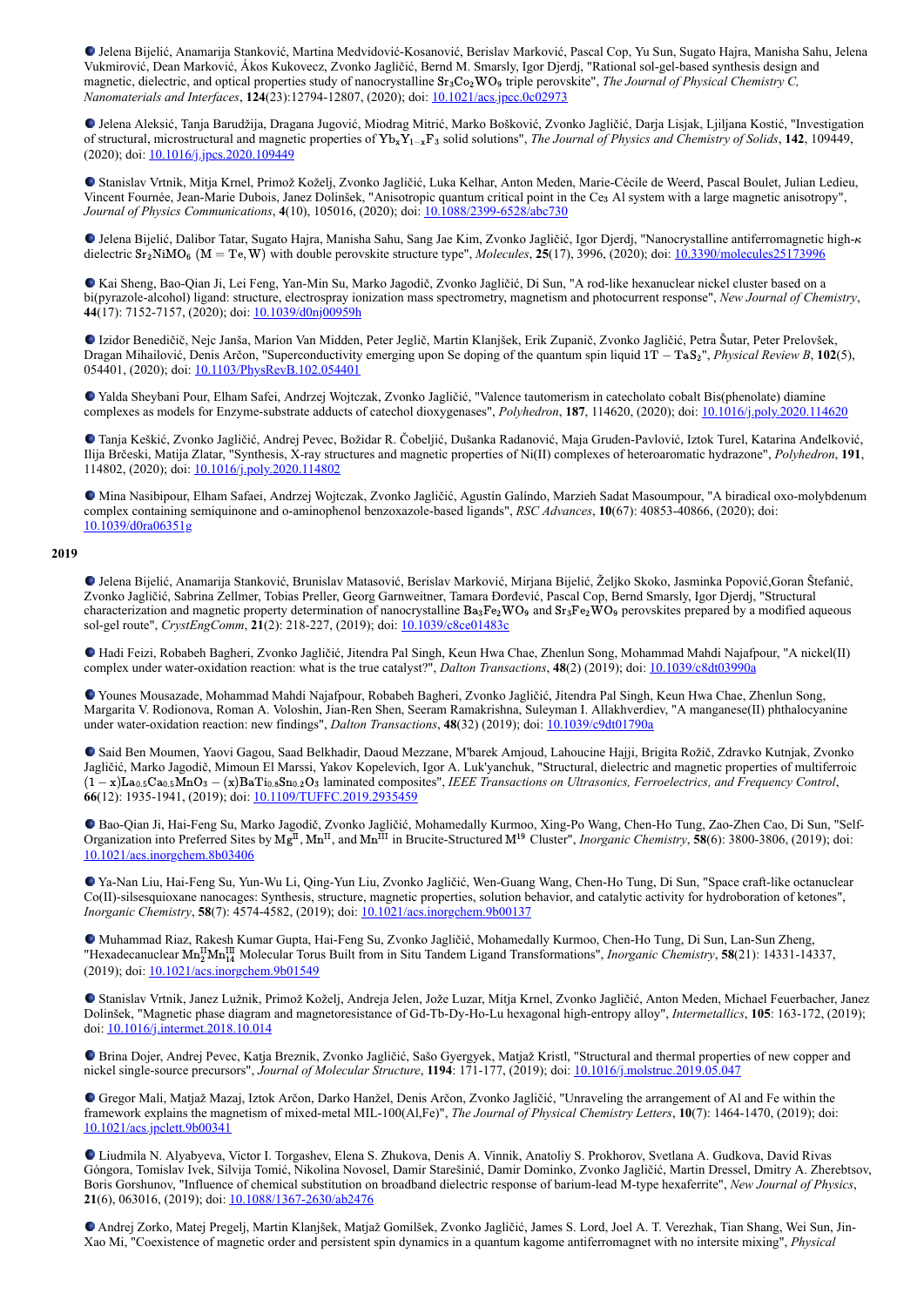*Review B*, **99**(21), 214441, (2019); doi: [10.1103/PhysRevB.99.214441](https://dx.doi.org/10.1103/PhysRevB.99.214441)

Milica Milenković, Argyro T. Papastavrou, Dušanka Radanović, Andrej Pevec, Zvonko Jagličić, Matija Zlatar, Maja Gruden-Pavlović, Georgios C. Vougioukalakis, Iztok Turel, Katarina Anđelković, Božidar R. Čobeljić, "Highly-efficient N-arylation of imidazole catalyzed by Cu(II) complexes with quaternary ammonium-functionalized 2-acetylpyridine acylhydrazone", *Polyhedron*, **165**: 22-30, (2019); doi: [10.1016/j.poly.2019.03.001](https://dx.doi.org/10.1016/j.poly.2019.03.001)

# **2018**

Lidija Radovanović, Jelena Rogan, Dejan Poleti, Marko V. Rodić, Zvonko Jagličić, "Diaquabis(2,2'-dipyridylamine)M(II) terephthalate dihydrates, M(II) = Ni, Co: synthesis, crystal structures, thermal and magnetic properties", *Acta Chimica Slovenica*, **65**(1): 191-198, (2018); doi: [10.17344/acsi.2017.3813](https://dx.doi.org/10.17344/acsi.2017.3813)

Branka Babić-Stojić, Vukoman Jokanović, Dušan Milivojević, Miroslav Požek, Zvonko Jagličić, Darko Makovec, Nataša Jović Orsini, Mirjana Marković, Katarina Arsikin, Verica Paunović, "Ultrasmall iron oxide nanoparticles: Magnetic and NMR relaxometric properties", *Current Applied Physics*, **18**(2): 141-149, (2018); doi: [10.1016/j.cap.2017.11.017](https://dx.doi.org/10.1016/j.cap.2017.11.017)

Luka Pajek, Roman Kunič, Zvonko Jagličić, "Fazno spremenljive snovi (PCM) in njihova uporaba v stavbah = Phase change materials (PCM) and their application in buildings", *Gradbeni Vestnik: Glasilo Zveze Društev Gradbenih Inženirjev in Tehnikov Slovenije*, **67**: 51-62, (2018); [COBISS ID [8369249\]](https://plus.si.cobiss.net/opac7/bib/8369249?lang=en)

Sara Koohzad, Hamid Golchoubian, Zvonko Jagličić, "Structural, solvatochromism and magnetic properties of two halogen bridged dinuclear copper (II) complexes: A density functional study", *Inorganica Chimica Acta*, **473**: 60-69, (2018); doi: [10.1016/j.ica.2017.12.026](https://dx.doi.org/10.1016/j.ica.2017.12.026)

Stanislav Vrtnik, Sheng Guo, Saad Sheikh, Andreja Jelen, Primož Koželj, Jože Luzar, Andraž Kocjan, Zvonko Jagličić, Anton Meden, Hwanuk Guim, Hee-Joung Kim, Janez Dolinšek, "Magnetism of CoCrFeNiZr<sub>x</sub> eutectic high-entropy alloys", *Intermetallics*, 93: 122-133, (2018); doi: [10.1016/j.intermet.2017.11.017](https://dx.doi.org/10.1016/j.intermet.2017.11.017)

Stanislav Vrtnik, Janez Lužnik, Primož Koželj, Andreja Jelen, Jože Luzar, Zvonko Jagličić, Anton Meden, Michael Feuerbacher, Janez Dolinšek, "Disordered ferromagnetic state in the Ce-Gd-Tb-Dy-Ho hexagonal high-entropy alloy", *Journal of Alloys and Compounds*, **742**: 877-886, (2018); doi: [10.1016/j.jallcom.2018.01.331](https://dx.doi.org/10.1016/j.jallcom.2018.01.331)

Sara Koohzad, Hamid Golchoubian, Zvonko Jagličić, "A new end-on azido-bridged dicopper(II) complex; syntheses, structure, solvatochromism, magnetic properties, and DFT study", *Journal of Coordination Chemistry*, **71**(16-18): 2540-2556, (2018); doi: [10.1080/00958972.2018.1484114](https://dx.doi.org/10.1080/00958972.2018.1484114)

Tamara Đorđević, Ljiljana Karanović, Zvonko Jagličić, "A new copper(II) arsenate,  $\text{Na}_2\text{Cu}_3(\text{AsO}_3\text{OH})_4 \cdot 4\text{H}_2\text{O}$  containing discrete  $[\text{Cu}_3\text{O}_{12}]^{18-}$ units: Synthesis, crystal structure and magnetic properties", *Journal of Solid State Chemistry*, **265**: 55-63, (2018); doi: [10.1016/j.jssc.2018.05.024](https://dx.doi.org/10.1016/j.jssc.2018.05.024)

Božidar R. Čobeljić, Andrej Pevec, Zvonko Jagličić, Milica Milenković, Iztok Turel, Dušanka Radanović, Marina Milenković, Katarina Anđelković, "Synthesis, characterization and antimicrobial activity of isothiocyanato Fe(III) Girard's T hydrazone complex", *Journal of the Serbian Chemical Society*, **83**(12): 1327-1337, (2018); doi: [10.2298/JSC180828079C](https://dx.doi.org/10.2298/JSC180828079C)

Elham Safaei, Zahra Alaji, Farhad Panahi, Andrzej Wojtczak, Zvonko Jagličić, "Synthesis and characterization of a novel oxo-bridged binuclear iron(III) complex: its catalytic application in the synthesis of benzoxazoles using benzyl alcohol in water", *New Journal of Chemistry*, **42**(9): 7230- 7236, (2018); doi: [10.1039/C8NJ00921J](https://dx.doi.org/10.1039/C8NJ00921J)

Sara Koohzad, Hamid Golchoubian, Zvonko Jagličić, "Two new end-on cyanato copper(II) complexes; synthesis, characterization, solvatochromism, magnetic investigation and quantum study", *Polyhedron*, **155**: 180-188, (2018); doi: [10.1016/j.poly.2018.08.044](https://dx.doi.org/10.1016/j.poly.2018.08.044)

Božidar R. Čobeljić, Iztok Turel, Andrej Pevec, Zvonko Jagličić, Dušanka Radanović, Katarina Anđelković, Milica Milenković, "Synthesis, structures and magnetic properties of octahedral Co(III) complexes of heteroaromatic hydrazones with tetraisothiocyanato Co(II) anions", *Polyhedron*, **155**: 425-432, (2018); doi: [10.1016/j.poly.2018.08.070](https://dx.doi.org/10.1016/j.poly.2018.08.070)

Nina Kostevšek, Samo Hudoklin, Mateja Erdani-Kreft, Igor Serša, Ana Sepe, Zvonko Jagličić, Jerneja Vidmar, Janez Ščančar, Sašo Šturm, Spomenka Kobe, Kristina Žužek Rožman, "Magnetic interactions and in vitro study of biocompatible hydrocaffeic acid-stabilized Fe-Pt clusters as MRI contrast agents", *RSC Advances*, **8**(26): 14694-14704, (2018); doi: [10.1039/c8ra00047f](https://dx.doi.org/10.1039/c8ra00047f)

Kristina Žužek Rožman, Darja Pečko, Špela Trafela, Zoran Samardžija, Matjaž Spreitzer, Zvonko Jagličić, Peter Nadrah, Mateja Zorko, Marjan Bele, Tatjana Tišler, Albin Pintar, Sašo Šturm, Nina Kostevšek, "Austenite-martensite transformation in electrodeposited  $Fe_{70}Pd_{30}NWs$ : a step towards making bio-nano-actuators tested on in-vivo systems", *Smart Materials and Structures*, **27**(3) (2018); doi: [10.1088/1361-665X/aaacb0](https://dx.doi.org/10.1088/1361-665X/aaacb0)

### **2017**

Martin Klanjšek, Andrej Zorko, Rok Žitko, Jernej Mravlje, Zvonko Jagličić, Pabitra Kumar Biswas, Peter Prelovšek, Dragan Mihailović, Denis Arčon, "A high-temperature quantum spin liquid with polaron spins", *Nature Physics*, **13**(11): 1130-1134, (2017); doi: [10.1038/nphys4212](https://dx.doi.org/10.1038/nphys4212)

Sanja Pršić, Slavica M. Savić, Zorica Branković, Zvonko Jagličić, Stanislav Vrtnik, Goran Branković, "Antiferromagnetism and heat capacity of NaCo<sub>2−x</sub>Cu<sub>x</sub>O<sub>4</sub> ceramics", *Ceramics International*, **43**(2): 2022-2026, (2017); doi: <u>[10.1016/j.ceramint.2016.10.170](https://dx.doi.org/10.1016/j.ceramint.2016.10.170)</u>

Tomasz Gilewski, Jakub Gawraczyński, Mariana Derzsi, Zvonko Jagličić, Zoran Mazej, Piotr Połczyński, Rafał Jurczakowski, Piotr J. Leszczyński, Wojciech Grochala, "[Ag(OH<sub>2</sub>)<sub>2</sub>][Ag(SO<sub>4</sub>)<sub>2</sub>]: A hydrate of a silver(II) salt", *Chemistry: A European Journal*, **23**(8): 1805-1813, (2017); doi: [10.1002/chem.201604179](https://dx.doi.org/10.1002/chem.201604179)

Yun-Wu Li, Ling-Yu Guo, Lei Feng, Zvonko Jagličić, Su-Yuan Zeng, Di Sun, "Self-assembly, structures, magnetic properties and solution behaviors of six mixed-valence cobalt clusters", *CrystEngComm*, **19**(39): 5897-5906, (2017); doi: [10.1039/C7CE01375B](https://dx.doi.org/10.1039/C7CE01375B)

Zoran Mazej, Evgeny A. Goreshnik, Zvonko Jagličić, Yaroslav Filinchuk, Nikolay Tumanov, Lev G. Akselrud, "Photochemical synthesis and characterization of xenon(VI) hexafluoridomanganates(IV)", *European Journal of Inorganic Chemistry*, **2017**(14): 2130-2137, (2017); doi: [10.1002/ejic.201700054](https://dx.doi.org/10.1002/ejic.201700054)

Zoran Mazej, Tomasz Gilewski, Evgeny A. Goreshnik, Zvonko Jagličić, Mariana Derzsi, Wojciech Grochala, "Canted antiferromagnetism in twodimensional silver(II) Bis[pentafluoridooxidotungstate(VI)]", *Inorganic Chemistry*, **56**(1): 224-233, (2017); doi: [10.1021/acs.inorgchem.6b02034](https://dx.doi.org/10.1021/acs.inorgchem.6b02034)

Zvonko Jagličić, Zoran Mazej, "Antiferromagnetic CsCrF<sub>5</sub> and canted antiferromagnetism in RbCrF<sub>5</sub> and KCrF<sub>5</sub>", *Journal of Magnetism and Magnetic Materials*, **434**: 112-117, (2017); doi: [10.1016/j.jmmm.2017.03.048](https://dx.doi.org/10.1016/j.jmmm.2017.03.048)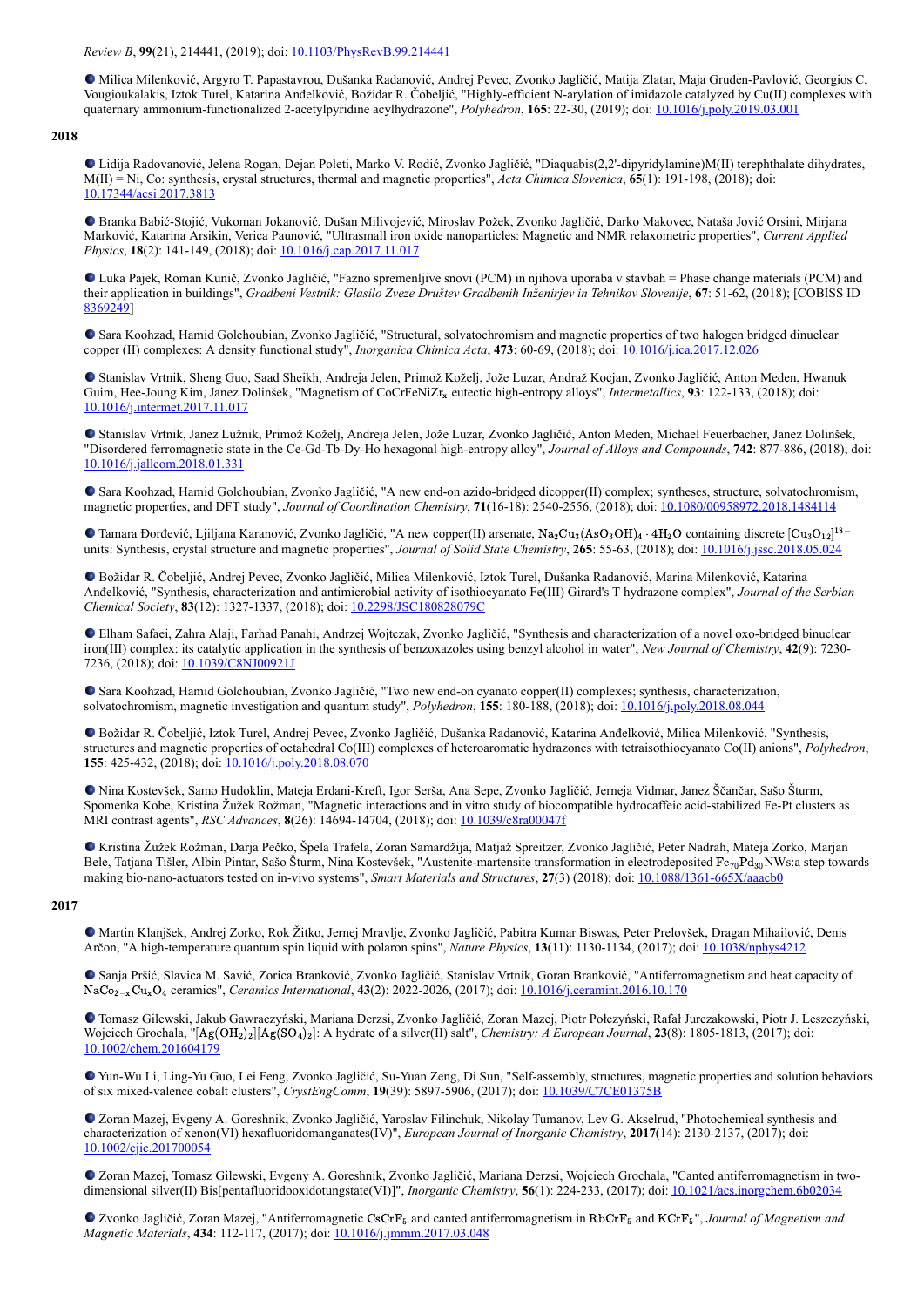Brina Dojer, Andrej Pevec, Zvonko Jagličić, Matjaž Kristl, "Cobalt(II) complexes with hydroxypyridines and halogenides", *Journal of Molecular Structure*, **1128**: 724-729, (2017); doi: [10.1016/j.molstruc.2016.09.023](https://dx.doi.org/10.1016/j.molstruc.2016.09.023)

Elham Safaei, Hadiseh Bahrami, Andrej Pevec, Bojan Kozlevčar, Zvonko Jagličić, "Copper(II) complex of new non-innocent O-aminophenol-based ligand as biomimetic model for galactose oxidase enzyme in aerobic oxidation of alcohols", *Journal of Molecular Structure*, **1133**: 526-533, (2017); doi: [10.1016/j.molstruc.2016.11.076](https://dx.doi.org/10.1016/j.molstruc.2016.11.076)

Lidija Radovanović, Jelena Rogan, Dejan Poleti, Marko V. Rodić, Zvonko Jagličić, "Terephthalate-bridged two-dimensional heteronuclear Cu(II)- Mn(II) complex with terminal 2,2'-dipyridylamine ligand", *Journal of the Serbian Chemical Society*, **82**(11): 1247-1258, (2017); doi: [10.2298/JSC170425086R](https://dx.doi.org/10.2298/JSC170425086R)

Matúš Mihalik, Marián Mihalik, Zvonko Jagličić, Rui Vilarinho, Joaquim Agostinho Moreira, Eugénia Queiros, Pedro B. Tavares, Abílio Almeida, Mária Zentková, "Magnetic phase diagram of the TbMn<sub>1</sub><sub>-x</sub>Fe<sub>x</sub>O<sub>3</sub> solid solution system", *Physica B: Condensed Matter*, **506**: 163-167, (2017); doi: [10.1016/j.physb.2016.11.015](http://dx.doi.org/10.1016/j.physb.2016.11.015)

Jože Buh, Aleš Mrzel, Andrej Kovič, Viktor V. Kabanov, Zvonko Jagličić, Stanislav Vrtnik, Primož Koželj, Dragan Mihailović, "Phase slip and telegraph noise in  $\delta$  – MoN nanowires", *Physica C: Superconductivity and its Applications*, **535**: 24-29, (2017); doi:  $10.1016/j$ .physc.2017.03.003

Elham Safaei, Narges Naghdi, Zvonko Jagličić, Andrej Pevec, Yong-Ill Lee, "Synthesis and characterization of an iron(III) complex of an ethylenediamine derivative of an aminophenol ligand in relevance to catechol dioxygenase active site", *Polyhedron*, **122**: 116-123, (2017); doi: [10.1016/j.poly.2016.10.034](https://dx.doi.org/10.1016/j.poly.2016.10.034)

Elham Safei, Hadiseh Bahrami, Andrzej Wojtczak, Saman Alavi, Zvonko Jagličić, "Redox potential tuning by redox-inactive anions in copper(II) complexes of non-innocent o-aminophenol-based ligand containing benzoxazole: Learning from nature", *Polyhedron*, **122**: 219-227, (2017); doi: [/10.1016/j.poly.2016.11.031](https://dx.doi.org//10.1016/j.poly.2016.11.031)

Magdalena Wencka, Stanislav Vrtnik, Primož Koželj, Zvonko Jagličić, Peter Gille, Janez Dolinšek, "Anisotropic electrical, thermal and magnetic properties of Al<sub>13</sub>Ru<sub>4</sub> decagonal quasicrystalline approximant", Zeitschrift Für Kristallographie - Crystalline Materials, 232(7/9): 647-652, (2017); doi: [10.1515/zkri-2016-2039](https://dx.doi.org/10.1515/zkri-2016-2039)

### **2016**

Igor Djerdj, Jasminka Popović, Suraj Mal, Tobias Weller, Marko Nuskol, Zvonko Jagličić, Željko Skoko, Damir Pajić, Christian Suchomski, Pascal Voepel, Roland Marschall, Bojan Kozlevčar, Bernd M. Smarsly, "Aqueous sol-gel route toward selected quaternary metal oxides with single and double perovskite-type structure containing tellurium", *Crystal Growth & Design*, **16**(5): 2535-2541, (2016); doi: [10.1021/acs.cgd.5b01558](https://dx.doi.org/10.1021/acs.cgd.5b01558)

Fei Yang, Yong-Kai Deng, Ling-Yu Guo, Hai-Feng Su, Zvonko Jagličić, Zhen-Yu Feng, Gui-Lin Zhuang, Su-Yuan Zeng, Di Sun, "Structural, electrochemical and magnetic analyses of a new octanuclear Mn[sup]{III}[sub]2Mn[sup]{II}[sub]6 cluster with linked-defect cubane topology", *CrystEngComm*, **18**(8): 1329-1336, (2016); doi: [10.1039/C5CE02215K](https://dx.doi.org/10.1039/C5CE02215K)

Zhi Wang, Zvonko Jagličić, Lu-Lu Han, Gui-Lin Zhuang, Geng-Geng Luo, Su-Yuan Zeng, Chen-Ho Tung, Di Sun, "Octanuclear Ni(II) cubes based on halogen-substituted pyrazolates: synthesis, structure, electrochemistry and magnetism", *CrystEngComm*, **18**(19): 3462-3471, (2016); doi: [10.1039/C6CE00528D](https://dx.doi.org/10.1039/C6CE00528D)

Wan-Feng Xie, Ling-Yu Guo, Jia-Heng Xu, Marko Jagodič, Zvonko Jagličić, Wen-Guang Wang, Gui-Lin Zhuang, Zhi Wang, Chen-Ho Tung, Di Sun, "Multifaceted bicubane Co<sub>4</sub> clusters: magnetism, photocatalytic oxygen evolution, and electrical conductivity", *European Journal of Inorganic Chemistry*, **2016**(20): 3253-3261, (2016); doi: [10.1002/ejic.201600510](http://dx.doi.org/10.1002/ejic.201600510)

Ling-Yu Guo, Su-Yuan Zeng, Zvonko Jagličić, Qi-Dong Hu, Shi-Xuan Wang, Zhi Wang, Di Sun, "A pyridazine-bridged sandwiched cluster incorporating planar hexanuclear cobalt ring and bivacant phosphotungstate", *Inorganic Chemistry*, **55**(17): 9006-9011, (2016); doi: [10.1021/acs.inorgchem.6b01468](http://dx.doi.org/10.1021/acs.inorgchem.6b01468)

Dominik Kurzydłowski, Tomasz Jaroń, Andrzej Ozarowski, Stephen Hill, Zvonko Jagličić, Yaroslav Filinchuk, Zoran Mazej, Wojciech Grochala, "Local and cooperative Jahn-Teller effect and resultant magnetic properties of  $M_2AgF_4$  (M = Na-Cs) phases", *Inorganic Chemistry*, **55**(21): 11479-11489, (2016); doi: [10.1021/acs.inorgchem.6b02037](https://dx.doi.org/10.1021/acs.inorgchem.6b02037)

Brina Dojer, Andrej Pevec, Zvonko Jagličić, Mihael Drofenik, Matjaž Kristl, "Nickel(II) pyridinecarboxamide complexes: Solvothermal synthesis, crystal structures and magnetic properties", *Inorganica Chimica Acta*, **446**: 124-131, (2016); doi: [10.1016/j.ica.2016.03.002](https://dx.doi.org/10.1016/j.ica.2016.03.002)

Matúš Mihalik, Zvonko Jagličić, Magdalena Fitta, Viktor Kavečanský, Kornel Csach, Andrzej Budziak, Jaroslav Briančin, Mária Zentková, Marián Mihalik, "Structural and magnetic study of PrMn<sub>1</sub><sub>~x</sub>Fe<sub>x</sub>O<sub>3</sub> compounds", *Journal of Alloys and Compounds*, **687**: 652-661, (2016); doi: [10.1016/j.jallcom.2016.06.177](http://dx.doi.org/10.1016/j.jallcom.2016.06.177)

Nuša Hojnik, Matjaž Kristl, Gregor Ferk, Amalija Golobič, Matejka Turel, Zvonko Jagličić, Mihael Drofenik, "Complexes of Eu(III), Tb(III) and Cu(II) with proton transfer compound between 2,6-pyridinedicarboxylic acid and 2-aminobenzothiazole: characterization of the structures and physical properties", *Journal of Coordination Chemistry*, **69**(9): 1484-1498, (2016); doi: [10.1080/00958972.2016.1182632](https://dx.doi.org/10.1080/00958972.2016.1182632)

Branka Babić-Stojić, Vukoman Jokanović, Dušan Milivojević, Miroslav Požek, Zvonko Jagličić, Darko Makovec, Katarina Arsikin, Verica Paunović, "Gd<sub>2</sub>O<sub>3</sub> nanoparticles stabilized by hydrothermally modified dextrose for positive contrast magnetic resonance imaging", *Journal of Magnetism and Magnetic Materials*, **403**: 118-126, (2016); doi: [10.1016/j.jmmm.2015.11.075](https://dx.doi.org/10.1016/j.jmmm.2015.11.075)

Simon Jazbec, Shiro Kashimoto, Primož Koželj, Stanislav Vrtnik, Marko Jagodič, Zvonko Jagličić, Janez Dolinšek, "Schottky effect in the i-Zn-Ag-Sc-Tm icosahedral quasicrystal and its 1/1 Zn-Sc-Tm approximant", *Physical Review B*, **93**(5), 054208, (2016); doi: [10.1103/PhysRevB.93.054208](https://dx.doi.org/10.1103/PhysRevB.93.054208)

Mitja Krnel, Stanislav Vrtnik, Primož Koželj, Andraž Kocjan, Zvonko Jagličić, Pascal Boulet, Marie-Cécile de Weerd, Jean-Marie Dubois, Janez Dolinšek, "Random-anisotropy ferromagnetic state in the Cu<sub>5</sub>Gd<sub>(0.54)</sub>Ca<sub>(0.42)</sub> intermetallic compound", *Physical Review B*, 93(9), 094202-1-094202-14, (2016); doi: [10.1103/PhysRevB.93.094202](https://dx.doi.org/10.1103/PhysRevB.93.094202)

Elham Safei, Narges Naghdi, Andrzej Wojtczak, Zvonko Jagličić, "New mixed-ligand 8-hydroxyquinolinato iron(III) complexes of dimethylethylenediamine-based aminophenol ligands", *Polyhedron*, **109**: 190-198, (2016); doi: [10.1016/j.poly.2016.01.049](http://dx.doi.org/10.1016/j.poly.2016.01.049)

Elham Safei, Leila Hajikhanmirzaei, Saman Alavi, Yong-Ill Lee, Andrzej Wojtczak, Zvonko Jagličić, "Tetrabromocatecholato Mn(III) complexes of bis(phenol) diamine ligands as models for enzyme-substrate adducts of catechol dioxygenases", *Polyhedron*, **118**: 171-179, (2016); doi: [10.1016/j.poly.2016.07.041](http://dx.doi.org/10.1016/j.poly.2016.07.041)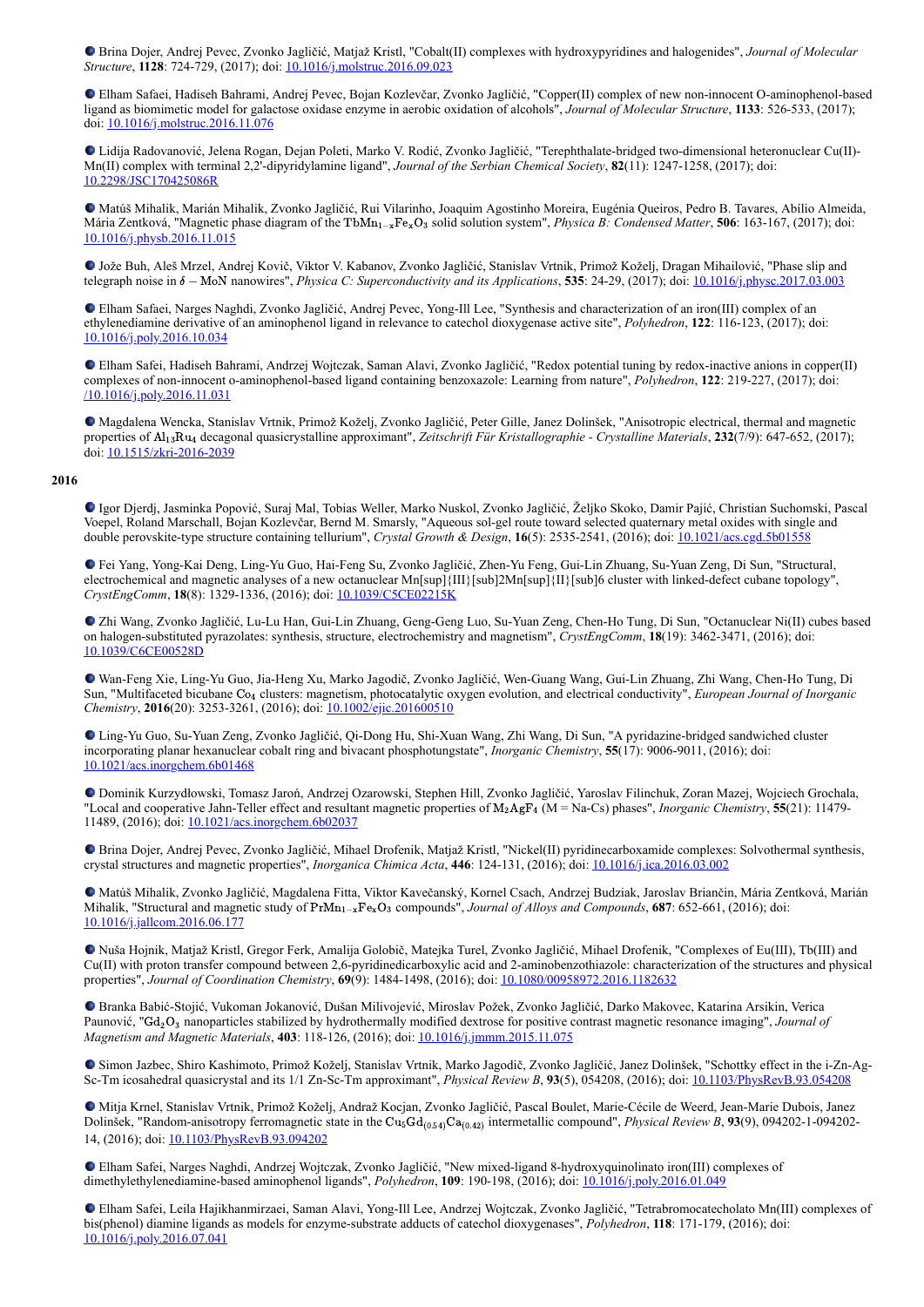Alessio Spepi, Celia Duce, Carlo Ferrari, José González-Rivera, Zvonko Jagličić, Valentina Domenici, Francesco Pineider, Maria Rosaria Tiné, "A simple and versatile solvothermal configuration to synthesize superparamagnetic iron oxide nanoparticles using a coaxial microwave antenna", *RSC Advances*, **6**(106): 104366-104374, (2016); doi: [10.1039/C6RA17513A](http://dx.doi.org/10.1039/C6RA17513A)

**2015**

Melita Sluban, Polona Umek, Zvonko Jagličić, Jože Buh, Petra Šmitek, Aleš Mrzel, Carla Bittencourt, Peter Guttmann, Marie-Helene Delville, Dragan Mihailović, Denis Arčon, "Controlling disorder and superconductivity in titanium oxynitride nanoribbons with anion exchange", *ACS Nano*, **9**(10): 10133-10141, (2015); doi: [10.1021/acsnano.5b03742](https://dx.doi.org/10.1021/acsnano.5b03742)

Hyung-Seung Lee, Jinsu Kim, Kyujoon Lee, Andreja Jelen, Stanislav Vrtnik, Zvonko Jagličić, Janez Dolinšek, Myung-Hwa Jung, "Antiferromagnetic order competing with topological state in Ce<sub>x</sub>Bi<sub>2</sub><sub>−x</sub>Te<sub>3</sub>", *Applied Physics Letters*, **107**(18), 182409, (2015); doi: [10.1063/1.4935120](https://dx.doi.org/10.1063/1.4935120)

Zorica Branković, Goran Branković, Milica Počuča-Nešić, Zorica Marinković Stanojević, Milan Žunić, Danijela Luković Golić, Ronald Tararam, Mário Cilense, Maria Aparedica Zaghete, Zvonko Jagličić, Marko Jagodič, José A. Varela, "Hydrothermally assisted synthesis of YMnO<sub>3</sub>", Ceramics *International*, **41**(10): 14293-14298, (2015); doi: [10.1016/j.ceramint.2015.07.060](http://dx.doi.org/10.1016/j.ceramint.2015.07.060)

Lu-Lu Han, Su-Na Wang, Zvonko Jagličić, Su-Yuan Zeng, Jun Zheng, Zhong-Hui Li, Jiang-Shan Chena, Di Sun, "Synthesis, structural versatility and magnetic properties of a series of copper(II) coordination polymers based on bipyrazole and various dicarboxylate ligands", *CrystEngComm*, **17**(6): 1405-1415, (2015); doi: [10.1039/c4ce02248c](http://dx.doi.org/10.1039/c4ce02248c)

Zoran Mazej, Tomasz Michałowski, Evgeny A. Goreshnik, Zvonko Jagličić, Iztok Arčon, Jadwiga Szydłowska, Wojciech Grochala, "The first example of a mixed valence ternary compound of silver with random distribution of Ag(I) and Ag(II) cations", *Dalton Transactions*, **44**(24): 10957- 10969, (2015); doi: [10.1039/c5dt00740b](https://dx.doi.org/10.1039/c5dt00740b)

■ Xing-Po Wang, Ya-Qin Zhao, Zvonko Jagličić, Su-Na Wang, Shu-Jie Lin, Xiao-Yi Li, Di Sun, "Controlled in situ reaction for the assembly of Cu(II) mixed-ligand coordination polymers: synthesis, structure, mechanistic insights, magnetism and catalysis", *Dalton Transactions*, **44**(24) (2015); doi: [10.1039/c5dt01206f](http://dx.doi.org/10.1039/c5dt01206f)

Bojan Kozlevčar, Klemen Jakomin, Marta Počkaj, Zvonko Jagličić, Andreas Beyer, Nicolai Burzlaff, Nives Kitanovski, "Dinuclear nitrato coordination compounds with bis(3,5-tert-butylpyrazol-1-yl)acetate", *European Journal of Inorganic Chemistry*, **2015**(22): 3688-3693, (2015); doi: [10.1002/ejic.201500368](https://dx.doi.org/10.1002/ejic.201500368)

Tomasz Michalowski, Zoran Mazej, Armand Budzianowski, Zvonko Jagličić, Piotr J. Leszczyński, Wojciech Grochala, "Unexpectedly complex crystalline phases in the MSO<sub>3</sub>F − Ag(SO<sub>3</sub>F)<sub>2</sub> phase diagram (M = Na, K, Rb, Cs)", *European Journal of Inorganic Chemistry*, **2015**(2): 324-332, (2015); doi: [10.1002/ejic.201402948](https://dx.doi.org/10.1002/ejic.201402948)

Tuo-Ping Hu, Ya-Qin Zhao, Zvonko Jagličić, Kai Yu, Xing-Po Wang, Di Sun, "Four hybrid materials based on Preyssler P<sub>5</sub>W<sub>30</sub> polyoxometalate and first-row transition-metal complex", *Inorganic Chemistry*, **54**(15) (2015); doi: [10.1021/acs.inorgchem.5b00962](http://dx.doi.org/10.1021/acs.inorgchem.5b00962)

Leila Hajikhanmirzaei, Elham Safei, Andrzej Wojtczak, Zvonko Jagličić, "New mixed-ligand salicylaldehyde complexes of Mn(III) bis(phenol) diamine: Synthesis, electronic and magnetic properties", *Inorganica Chimica Acta*, **430**: 125-131, (2015); doi: [10.1016/j.ica.2015.02.025](http://dx.doi.org/10.1016/j.ica.2015.02.025)

Magdalena Wencka, Judith Schwerin, Martin Klanjšek, Mitja Krnel, Stanislav Vrtnik, Primož Koželj, Andreja Jelen, Gregor Kapun, Zvonko Jagličić, Irek Sharafutdinov, Ib Chorkendorff, Peter Gille, Janez Dolinšek, "Physical properties of the GaPd2 intermetallic catalyst in bulk and nanoparticle morphology", *Intermetallics*, **67**: 35-46, (2015); doi: [10.1016/j.intermet.2015.07.010](https://dx.doi.org/10.1016/j.intermet.2015.07.010)

Gregor Ferk, Janja Stergar, Darko Makovec, Anton Hamler, Zvonko Jagličić, Mihael Drofenik, Irena Ban, "Synthesis and characterization of Ni-Cu alloy nanoparticles with a tunable Curie temperature", *Journal of Alloys and Compounds*, **648**: 53-58, (2015); doi: [10.1016/j.jallcom.2015.06.067](https://dx.doi.org/10.1016/j.jallcom.2015.06.067)

Nuša Hojnik, Matjaž Kristl, Amalija Golobič, Zvonko Jagličić, Mihael Drofenik, "Hydrolytic synthesis of novel lanthanide(III) complexes with pyridine-2,6-dicarboxylic acid", *Journal of Molecular Structure*, **1079**: 54-60, (2015); doi: [10.1016/j.molstruc.2014.09.029](https://dx.doi.org/10.1016/j.molstruc.2014.09.029)

Maryam Poureskandari, Elham Safei, Seyedeh Maryam Sajjadi, Touraj Karimpour, Zvonko Jagličić, Yong-Ill Lee, "Iron(III) complex of Nphenylethylenediamine derivative of amine bis(phenol) ligand as model for catechol dioxygenase: Synthesis, characterization and complexation studies", *Journal of Molecular Structure*, **1094**: 130-136, (2015); doi: [10.1016/j.molstruc.2015.04.008](http://dx.doi.org/10.1016/j.molstruc.2015.04.008)

Patricia Cotič Smole, Dejan Kolarič, Violeta Bokan-Bosiljkov, Vlatko Bosiljkov, Zvonko Jagličić, "Determination of the applicability and limits of void and delamination detection in concrete structures using infrared thermography", *NDT & E International*, **74**: 87-93, (2015); doi: [10.1016/j.ndteint.2015.05.003](https://dx.doi.org/10.1016/j.ndteint.2015.05.003)

Janez Lužnik, Primož Koželj, Stanislav Vrtnik, Andreja Jelen, Zvonko Jagličić, Anton Meden, Michael Feuerbacher, Janez Dolinšek, "Complex magnetism of Ho-Dy-Y-Gd-Tb hexagonal high-entropy alloy", *Physical Review B, Condensed Matter and Materials Physics*, **92**(22), 224201, (2015); doi: [10.1103/PhysRevB.92.224201](https://dx.doi.org/10.1103/PhysRevB.92.224201)

Tamara Đorđević, Astrid Wittwer, Zvonko Jagličić, Igor Djerdj, "Hydrothermal synthesis of single crystal CoAs2O4 and NiAs2O4 compounds and their magnetic properties", *RSC Advances*, **5**(24): 18280-18287, (2015); doi: [10.1039/C4RA16122J](http://dx.doi.org/10.1039/C4RA16122J)

Andrej Zorko, Matej Pregelj, Matjaž Gomilšek, Zvonko Jagličić, Damir Pajić, Mark Telling, Iztok Arčon, Iuliia Mikulska, Matjaž Valant, "Straininduced extrinsic high-temperature ferromagnetism in the Fe-doped hexagonal barium titanate", *Scientific Reports*, **5**: 7703-1-7703-7, (2015); doi: [10.1038/srep07703](https://dx.doi.org/10.1038/srep07703)

# **2014**

Nuša Hojnik, Matjaž Kristl, Amalija Golobič, Zvonko Jagličić, Mihael Drofenik, "The synthesis, structure and physical properties of lanthanide(III) complexes with nicotinic acid", *Central European Journal of Chemistry*, **12**(2): 220-226, (2014); doi: [10.2478/s11532-013-0366-5](https://dx.doi.org/10.2478/s11532-013-0366-5)

Slavica M. Savić, Marin Tadić, Zvonko Jagličić, Katarina Vojisavljević, Lidija Mančić, Goran Branković, "Structural, electrical and magnetic properties of nickel manganite obtained by a complex polymerization method", *Ceramics International*, **40**(10): 15515-15521, (2014); doi: [10.1016/j.ceramint.2014.07.024](https://dx.doi.org/10.1016/j.ceramint.2014.07.024)

Christian Suchomski, Christian Reitz, Damir Pajić, Zvonko Jagličić, Igor Djerdj, Torsten Brezesinski, "Large-pore mesoporous Ho<sub>3</sub>Fe<sub>5</sub>O<sub>12</sub> thin films with a strong room-temperature perpendicular magnetic anisotropy by sol-gel processing", *Chemistry of Materials*, **26**(7) (2014); doi: [10.1021/cm5003324](http://dx.doi.org/10.1021/cm5003324)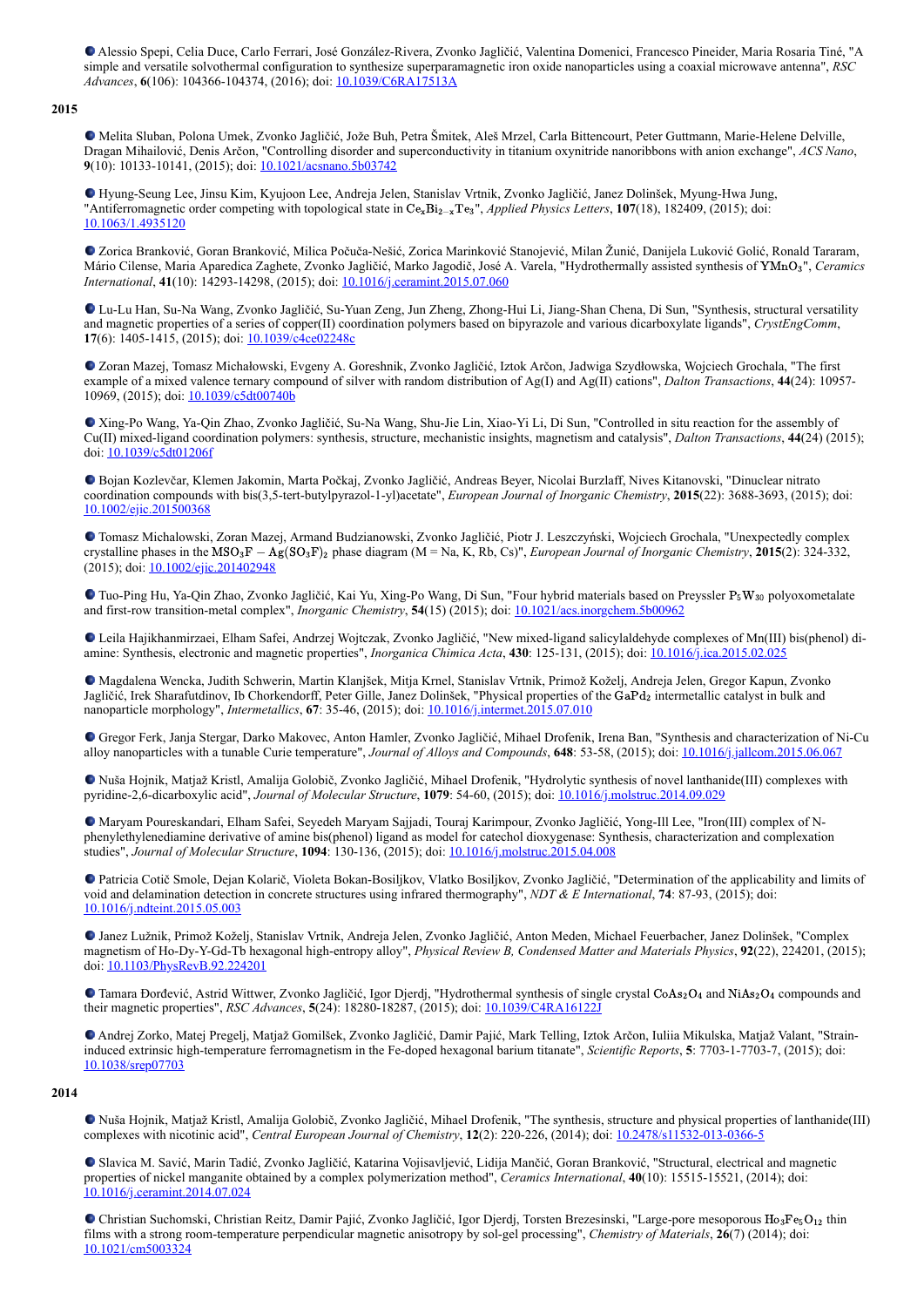Patricia Cotič Smole, Primož Murn, Dejan Kolarič, Zvonko Jagličić, Vlatko Bosiljkov, "Uporaba pulzne termografije za neporušne preiskave v gradbeništvu = Application of pulsed thermography in non-destructive testing in civil engineering", *Gradbeni Vestnik: Glasilo Zveze Društev Gradbenih Inženirjev in Tehnikov Slovenije*, **63**(5): 119-129, (2014); [COBISS ID [17043033\]](https://plus.si.cobiss.net/opac7/bib/17043033?lang=en)

Magdalena Wencka, Michael Hahne, Andraž Kocjan, Stanislav Vrtnik, Primož Koželj, Domen Korže, Zvonko Jagličić, Marija Sorić, Petar Popčević, Jovica Ivkov, Ana Smontara, Peter Gille, Stefan Jurga, Petr Tomeš, Silke Paschen, Alim Ormeci, Marc Armbrüster, Yuri Grin, Janez Dolinšek, "Physical properties of the InPd intermetallic catalyst", *Intermetallics*, **55**: 56-65, (2014); doi: [10.1016/j.intermet.2014.07.007](https://dx.doi.org/10.1016/j.intermet.2014.07.007)

Simon Jazbec, Stanislav Vrtnik, Zvonko Jagličić, Shiro Kashimoto, Jovica Ivkov, Petar Popčević, Ana Smontara, Hae Jin Kim, Jin Gyu Kim, Janez Dolinšek, "Electronic density of states and metastability of icosahedral Au-Al-Yb quasicrystal", *Journal of Alloys and Compounds*, **586**: 343-348, (2014); doi: **10.1016/j.jallcom.2013.10.073** 

Marin Tadić, Slavica M. Savić, Zvonko Jagličić, Katarina Vojisavljević, Aleksandar Radojković, Sanja Pršić, Dobrica Nikolić, "Magnetic properties of NiMn<sub>2</sub>O<sub>4−δ</sub> (nickel manganite) emultiple magnetic phase transitions and exchange bias effect: multiple magnetic phase transitions and exchange bias effect", *Journal of Alloys and Compounds*, **588**: 465-469, (2014); doi: [10.1016/j.jallcom.2013.11.025](https://dx.doi.org/10.1016/j.jallcom.2013.11.025)

Dušan Milivojević, Branka Babić-Stojić, Vukoman Jokanović, Zvonko Jagličić, Darko Makovec, Nataša Jović Orsini, "Magnetic properties of ultrasmall iron-oxide nanoparticles", *Journal of Alloys and Compounds*, **595**: 153-157, (2014); doi: [10.1016/j.jallcom.2014.01.112](https://dx.doi.org/10.1016/j.jallcom.2014.01.112)

Patricia Cotič Smole, Zvonko Jagličić, Vlatko Bosiljkov, "Validation of non-destructive characterization of the structure and seismic damage propagation of plaster and texture in multi-leaf stone masonry walls of cultural-artistic value", *Journal of Cultural Heritage*, **15**(5): 490-498, (2014); doi: [10.1016/j.culher.2013.11.004](http://dx.doi.org/10.1016/j.culher.2013.11.004)

Gregor Ferk, Mihael Drofenik, Darja Lisjak, Anton Hamler, Zvonko Jagličić, Darko Makovec, "Synthesis and characterization of Mg<sub>1+x</sub>Fe<sub>2−2x</sub>Ti<sub>x</sub>O<sub>4</sub> nanoparticles with an adjustable Curie point", *Journal of Magnetism and Magnetic Materials*, **350**: 124-128, (2014); doi: [10.1016/j.jmmm.2013.09.037](https://dx.doi.org/10.1016/j.jmmm.2013.09.037)

Brina Dojer, Andrej Pevec, Ferdinand Belaj, Zvonko Jagličić, Matjaž Kristl, Mihael Drofenik, "Structural and magnetic properties of cobalt(II) complexes with pyridinecarboxamide ligands", *Journal of Molecular Structure*, **1076**: 713-718, (2014); doi: [10.1016/j.molstruc.2014.08.031](https://dx.doi.org/10.1016/j.molstruc.2014.08.031)

Jin Bae Lee, Hae Jin Kim, Janez Lužnik, Andreja Jelen, Damir Pajić, Magdalena Wencka, Zvonko Jagličić, Anton Meden, Janez Dolinšek, "Synthesis and magnetic properties of hematite particles in a "nanomedusa" morphology", *Journal of Nanomaterials*, **2014**, 902968, (2014); doi: [10.1155/2014/902968](https://dx.doi.org/10.1155/2014/902968)

Branka Babić-Stojić, Vukoman Jokanović, Dušan Milivojević, Miroslav Požek, Zvonko Jagličić, Darko Makovec, Katarina Arsikin, Verica Paunović, "NMR relaxometric properties and cytotoxicity of Gd<sub>2</sub>O<sub>3</sub> nanoparticle suspensions in an organic liquid", *Journal of Nanoparticle Research*, **16**(10), 2663, (2014); doi: [10.1007/s11051-014-2663-0](http://dx.doi.org/10.1007/s11051-014-2663-0)

Patricia Cotič Smole, Zvonko Jagličić, Ernst Niederleithinger, Markus Stoppel, Vlatko Bosiljkov, "Image fusion for improved detection of nearsurface defects in NDT-CE using unsupervised clustering methods", *Journal of Nondestructive Evaluation*, **33**(3): 284-397, (2014); doi: [10.1007/s10921-014-0232-1](http://dx.doi.org/10.1007/s10921-014-0232-1)

Gregor Ferk, Janja Stergar, Mihael Drofenik, Darko Makovec, Anton Hamler, Zvonko Jagličić, Irena Ban, "The synthesis and characterization of copper-nickel alloy nanoparticles with a narrow size distribution using sol-gel synthesis", *Materials Letters*, **124**: 39-42, (2014); doi: [10.1016/j.matvol.2014.03.030](https://dx.doi.org/10.1016/j.matvol.2014.03.030)

Jože Buh, Andrej Kovič, Aleš Mrzel, Zvonko Jagličić, Adolf Jesih, Dragan Mihailović, "Template synthesis of single-phase  $\delta_3$ -MoN superconducting nanowires", *Nanotechnology*, **25**(2), 025601, (2014); doi: [10.1088/0957-4484/25/2/025601](https://dx.doi.org/10.1088/0957-4484/25/2/025601)

Primož Koželj, Stanislav Vrtnik, Andreja Jelen, Simon Jazbec, Zvonko Jagličić, Soummyadipta Maiti, Michael Feuerbacher, Walter Steurer, Janez Dolinšek, "Discovery of a superconducting high-entropy alloy", *Physical Review Letters*, **113**(10), 107001, (2014); doi: [10.1103/PhysRevLett.113.107001](https://dx.doi.org/10.1103/PhysRevLett.113.107001)

Zuzana Vasková, Nives Kitanovski, Zvonko Jagličić, Peter Strauch, Zdeňka Růžicková, Dušan Valigura, Marian Koman, Bojan Kozlevčar, Jan Moncol, "Synthesis and magneto-structural characterization of copper(II) nitrobenzoate complexes containing nicotinamide or methylnicotinamide ligands", *Polyhedron*, **81**(1): 555-563, (2014); doi: [10.1016/j.poly.2014.07.017](https://dx.doi.org/10.1016/j.poly.2014.07.017)

## **2013**

Tadeja Birsa Čelič, Zvonko Jagličić, Karoly Lazar, Nataša Zabukovec Logar, "Structure and magnetic properties of a new iron (II) citrate coordination polymer", *Acta Crystallographica. Section B, Structural Science, Crystal Engineering and Materials*, **B69**(5): 490-495, (2013); doi: [10.1107/S2052519213023713](https://dx.doi.org/10.1107/S2052519213023713)

Zvonko Jagličić, Damir Pajić, Zvonko Trontelj, Janez Dolinšek, Marko Jagodič, "Magnetic memory effect in multiferroic K<sub>3</sub>Fe<sub>5</sub>F<sub>15</sub> and K<sub>3</sub>Cr<sub>2</sub>Fe<sub>3</sub>F<sub>15</sub>", *Applied Physics Letters*, 102(24), 242410, (2013); doi: [10.1063/1.4811762](https://dx.doi.org/10.1063/1.4811762)

Ana Mraković, Jovan Blanuša, Darinka Primc, Marija Perović, Zvonko Jagličić, Vladan Kusigerski, Vojislav Spasojević, "Modified selfpropagating high-temperature synthesis of nanosized  $\text{La}_{0.7}\text{Ca}_{0.3}\text{MnO}_3$ ", *Ceramics International*, **39**(4): 3771-3777, (2013); doi: [10.1016/j.ceramint.2012.10.216](https://dx.doi.org/10.1016/j.ceramint.2012.10.216)

Dominik Kurzydłowski, Zoran Mazej, Zvonko Jagličić, Yaroslav Filinchuk, Wojciech Grochala, "Structural transition and unusually strong antiferromagnetic superexchange coupling in perovskite KAgF<sub>3</sub>", *Chemical Communications*, **49**(56): 6262-6264, (2013); doi: [10.1039/C3CC41521J](https://dx.doi.org/10.1039/C3CC41521J)

Marijana Đaković, Diogo Vila-Viçosa, Nuno A. G. Bandeira, Maria José Calhorda, Bojan Kozlevčar, Zvonko Jagličić, Zora Popović, "Can selfassembly of copper(II) picolinamide building blocks be controlled?", *CrystEngComm*, **15**(40): 8074-8087, (2013); doi: [10.1039/c3ce41011k](https://dx.doi.org/10.1039/c3ce41011k)

Sara Dolci, Vincenzo Ieraldi, Anton Gradišek, Zvonko Jagličić, Maja Remškar, Tomaž Apih, Mario Cifelli, Guido Pampaloni, Carlo Alberto Veracini, Valentina Domenici, "Precursors of magnetic resonance imaging contrast agents based on cystine-coated iron-oxide nanoparticles", *Current Physical Chemistry*, 3(4): 493-500, (2013); doi:  $\frac{10.2174/18779468113036660009}{10.2174/18779468113036660009}$ 

Andrii Vakulka, Evgeny A. Goreshnik, Zvonko Jagličić, Zvonko Trontelj, "Synthesis, characterization and weak ferromagnetic coupling in ", *Inorganic Chemistry Communications*, **35**: 295-296, (2013); doi: [10.1016/j.inoche.2013.06.029](https://dx.doi.org/10.1016/j.inoche.2013.06.029) [Cu2(μ<sup>3</sup> − CO3)(SCN)2(py)4]<sup>n</sup>

Christian Reitz, Christian Suchomski, Venkata Sai Kiran Chakravadhanula Chakravadhanula, Igor Djerdj, Zvonko Jagličić, Torsten Brezesinski, "Morphology, microstructure, and magnetic properties of ordered large-pore mesoporous cadmium ferrite thin film spin glasses", *Inorganic Chemistry*,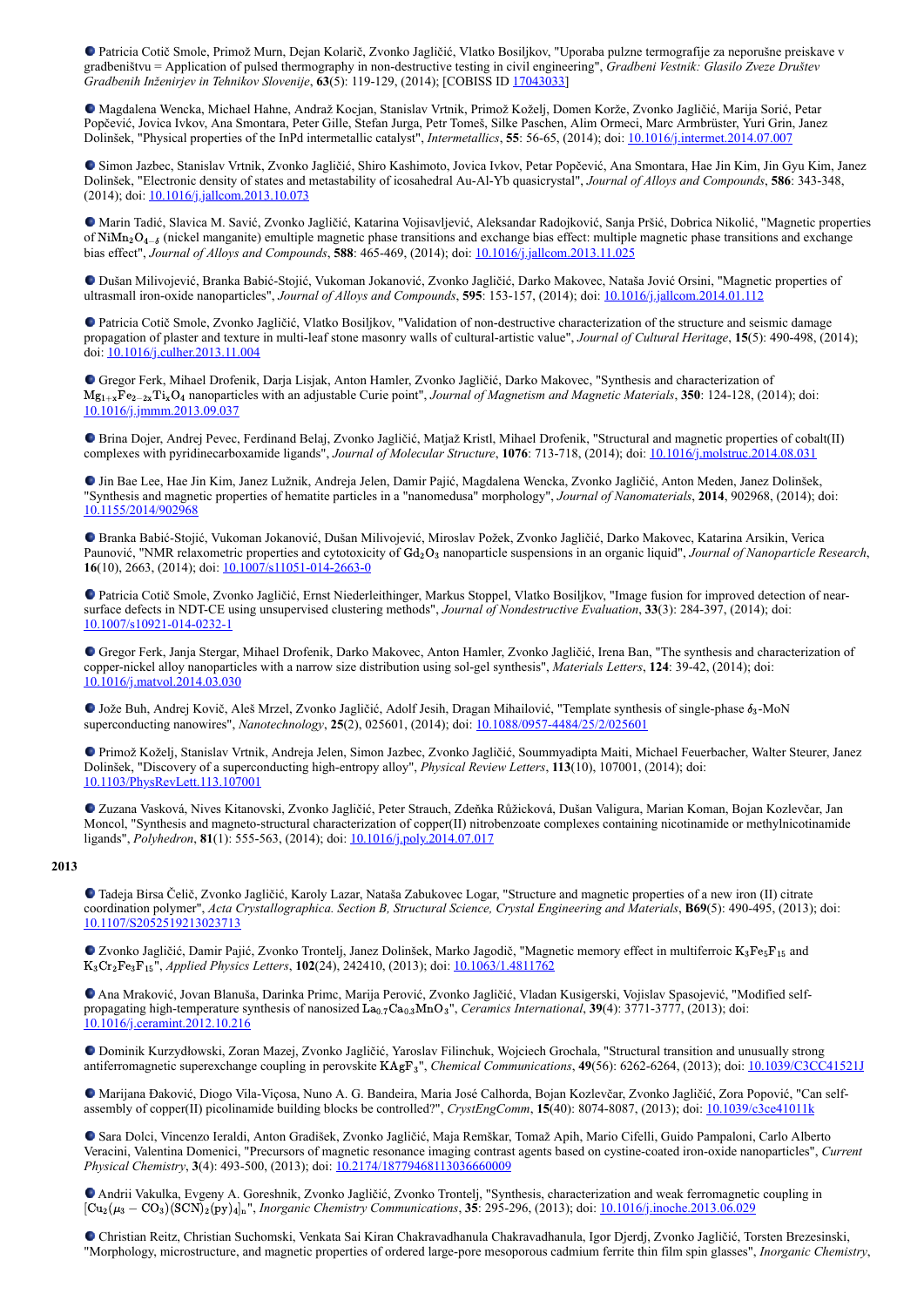Touraj Karimpour, Elham Safei, Andrzej Wojtczak (scribe), Zvonko Jagličić, Anna Kozakiewicz, "Iron(III) complexes of ethylenediamine derivatives of aminophenol ligands as models for enzyme-substrate adducts of catechol dioxygenases", *Inorganica Chimica Acta*, **395**(1): 124-134, (2013); doi: [10.1016/j.ica.2012.10.015](http://dx.doi.org/10.1016/j.ica.2012.10.015)

Touraj Karimpour, Elham Safei, Andrzej Wojtczak, Zvonko Jagličić, "Models for enzyme-substrate adduct of non-heme iron-containing enzymes, synthesis and characterization", *Inorganica Chimica Acta*, **405**: 309-317, (2013); doi: [10.1016/j.ica.2013.06.023](http://dx.doi.org/10.1016/j.ica.2013.06.023)

Branka Babić-Stojić, Vojka Jokanović, Dušan Milivojević, Zvonko Jagličić, Darko Makovec, N. Jović, Milena Marinović Cincović, "Magnetic properties and magnetic relaxation in a suspension of CoFe<sub>2</sub>O<sub>4</sub> nanoparticles", *Journal of Applied Physics*, **113**(23), 234311, (2013); doi: [10.1063/1.4811537](https://dx.doi.org/10.1063/1.4811537)

Nina Lokar, Andreja Jelen, Stanislav Vrtnik, Zvonko Jagličić, Magdalena Wencka, Radovan Starc, Aleš Blinc, Janez Dolinšek, "Quantitative determination of magnetic force on a coronary stent in MRI", *Journal of Magnetic Resonance Imaging*, **37**(2): 391-397, (2013); doi: [10.1002/jmri.23831](https://dx.doi.org/10.1002/jmri.23831)

George Diamantopoulos, Georgia Basina, Vasileios Tzitzios, Eleni Karakosta, Michale Fardis, Zvonko Jagličić, Nikolaos Lazaridis, Georgios Papavassiliou, "Magnetic hyperthermia of laponite based ferrofluid", *Journal of Magnetism and Magnetic Materials*, **336**: 71-74, (2013); doi: [10.1016/j.jmmm.2013.02.032](http://dx.doi.org/10.1016/j.jmmm.2013.02.032)

Sara Dolci, Vincenzo Ierardi, Maja Remškar, Zvonko Jagličić, Francesco Pineider, Adriano Boni, Guido Pampaloni, Carlo Alberto Veracini, Valentina Domenici, "Chemical-physical properties, morphology, and magnetic investigations on new cystine functionalized ultra-small superparamagnetic iron-oxide nanoparticles", *Journal of Materials Science*, **48**(3): 1283-1291, (2013); doi: [10.1007/s10853-012-6871-7](http://dx.doi.org/10.1007/s10853-012-6871-7)

Branka Babić-Stojić, Vukoman Jokanović, Dušan Milivojević, Zvonko Jagličić, Darko Makovec, Nataša Jović Orsini, Milena Marinović Cincović, "Magnetic and structural studies of CoFe<sub>2</sub>O<sub>4</sub> nanoparticles suspended in an organic liquid", *Journal of Nanomaterials*, **2013**, 741036, (2013); doi: [10.1155/2013/741036](http://dx.doi.org/10.1155/2013/741036)

Stanislav Vrtnik, Simon Jazbec, Marko Jagodič, Anže Korelec, Larisa Hosnar, Zvonko Jagličić, Peter Jeglič, Michael Feuerbacher, U. Mizutani, Janez Dolinšek, "Stabilization mechanism of gamma – Mg<sub>17</sub>Al<sub>12</sub> and  $\beta$  – Mg<sub>2</sub>Al<sub>3</sub> complex metallic alloys<sup>"</sup>, *Journal of Physics: Condensed Matter*, **25**(42), 425703, (2013); doi: [10.1088/0953-8984/25/42/425703](https://dx.doi.org/10.1088/0953-8984/25/42/425703)

Damir Pajić, Marko Jagodič, Zvonko Jagličić, Janez Holc, Marija Kosec, Zvonko Trontelj, "Competing antiferromagnetism and local magnetic order in the bulk ceramic PZT-PFW multiferroic system: searching for the most promising ratio between PZT and PFW", *Journal of Physics D, Applied Physics*, **46**(45) (2013); doi: [10.1088/0022-3727/46/45/455001](http://dx.doi.org/10.1088/0022-3727/46/45/455001)

Patricia Cotič Smole, Zvonko Jagličić, Ernst Niederleithinger, Ute Effner, Sabine Kruschwitz, Christiane Trela, Vlatko Bosiljkov, "Effect of moisture on the reliability of void detection in brickwork masonry using radar, ultrasonic and complex resistivity tomography", *Materials and Structures*, **46**: 1723-1735, (2013); doi: [10.1617/s11527-012-0011-3](https://dx.doi.org/10.1617/s11527-012-0011-3)

Mirta Herak, Andrej Zorko, Matej Pregelj, Oksana Zaharko, Gregor Posnjak, Zvonko Jagličić, Anton Potočnik, Hubertus Luetkens, J. van Tol, Andrzej Ozarowski, Helmuth Berger, Denis Arčon, "Magnetic order and low-energy excitations in the quasi-one-dimensional antiferromagnet CuSe<sub>2</sub>O<sub>5</sub> with staggered fields", *Physical Review B, Condensed Matter and Materials Physics*, 87(10), 104413, (2013); doi: [10.1103/PhysRevB.87.104413](https://dx.doi.org/10.1103/PhysRevB.87.104413)

Primož Koželj, Simon Jazbec, Stanislav Vrtnik, Andreja Jelen, Janez Dolinšek, Marko Jagodič, Zvonko Jagličić, Pascal Boulet, Marie-Cécile de Weerd, J. Ledieu, Jean-Marie Dubois, Vincent Fournée, "Geometrically frustrated magnetism of spins on icosahedral clusters: Tshe Gd<sub>3</sub>Au<sub>13</sub>Sn<sub>4</sub> quasicrystalline approximant", *Physical Review B, Condensed Matter and Materials Physics*, **88**(21), 214202, (2013); doi: [10.1103/PhysRevB.88.214202](https://dx.doi.org/10.1103/PhysRevB.88.214202)

Matej Pregelj, Andrej Zorko, Oksana Zaharko, Peter Jeglič, Zdravko Kutnjak, Zvonko Jagličić, Simon Jazbec, Hubertus Luetkens, A. D. Hillier, Helmuth Berger, Denis Arčon, Denis Arčon, "Multiferroicity in the geometrically frustrated FeTe<sub>2</sub>O<sub>5</sub>Cl", Physical Review B, Condensed Matter and *Materials Physics*, **88**(22), 224421, (2013); doi: [10.1103/PhysRevB.88.224421](https://dx.doi.org/10.1103/PhysRevB.88.224421)

Brigita Rožič, Marko Jagodič, Sašo Gyergyek, Zvonko Jagličić, Samo Kralj, Vasileios Tzitzios, George Cordoyiannis, Zdravko Kutnjak, "Indirect magnetoelectric coupling in mixtures of magnetite and ferroelectric liquid crystal", *Ferroelectrics*, **448**(1): 12-16, (2013); doi: [10.1080/00150193.2013.822263](https://dx.doi.org/10.1080/00150193.2013.822263)

Dušan Milivojević, Branka Babić-Stojić, Vukoman Jokanović, Zvonko Jagličić, Dušan Branković, Nataša Jović, Božana Čolović, Svetlana Čupić, Dušan Kojić, "Sol-gel as a method to tailor the magnetic properties of  $\text{Co}_{1+\sqrt{A}}\text{I}_{2-\sqrt{O}_4}$ ", *Science of Sintering*, **45**(1): 69-78, (2013); doi: [10.2298/SOS1301069M](http://dx.doi.org/10.2298/SOS1301069M)

# **2012**

Gregor Ferk, Irena Ban, Janja Stergar, Darko Makovec, Anton Hamler, Zvonko Jagličić, Mihael Drofenik, "A facile route to the synthesis of coated [maghemite nanocomposites for hyperthermia applications",](http://acta-arhiv.chem-soc.si/59/59-2-366.pdf) *Acta Chimica Slovenica*, **59**(2): 366-374, (2012); http://acta-arhiv.chem-soc.si/59/59-2- 366.pdf

Brina Dojer, Matjaž Kristl, Zvonko Jagličić, Amalija Golobič, Marta Počkaj, Mihael Drofenik, "Synthesis, crystal structure and magnetic properties of a new hydroxylammonium fluoroferrate", *Acta Chimica Slovenica*, **59**(4): 789-794, (2012);<http://acta-arhiv.chem-soc.si/59/59-4-789.pdf>

Christian Reitz, Christian Suchomski, Jan Haetge, Thomas Leichtweiss, Zvonko Jagličić, Igor Djerdj, Torsten Brezesinski, "Soft-templating synthesis of mesoporous magnetic CuFe<sub>2</sub>O<sub>4</sub> thin films with ordered 3D honeycomb structure and partially inverted nanocrystalline spinel domains", *Chemical Communications*, **48**(37) (2012); doi: [10.1039/C2CC31006F](http://dx.doi.org/10.1039/C2CC31006F)

Igor Djerdj, Srečo D. Škapin, Miran Čeh, Zvonko Jagličić, Damir Pajić, Bojan Kozlevčar, Bojan Orel, Zorica Crnjak Orel, "Interplay between the structural and magnetic probes in the elucidation of thestructure of a novel 2D layered  $V_4O_4(OH)_2(O_2C_6H_4CO_2)_4]$  DMF", *Dalton Transactions*, **41**(2): 581-589, (2012); doi: [10.1039/C1DT10985E](https://dx.doi.org/10.1039/C1DT10985E)

Mohammad Mahdi Najafpour, Warwick Hillier, Amir Nasser Shamkhali, Mojtaba Amini, Katrin Beckmann, Zvonko Jagličić, Marko Jagodič, Peter Strauch, Atefeh Nemati Moghaddam, Giangiacomo Beretta, Mohsen Bagherzadeh, "Synthesis, characterization, DFT studies and catalytic activities of manganese(II) complex with 1,4-bis(2,2':6,2''-terpyridin-4'-yl) benzene", *Dalton Transactions*, **41**(39): 12282-12288, (2012); doi: [10.1039/C2DT31544K](http://dx.doi.org/10.1039/C2DT31544K)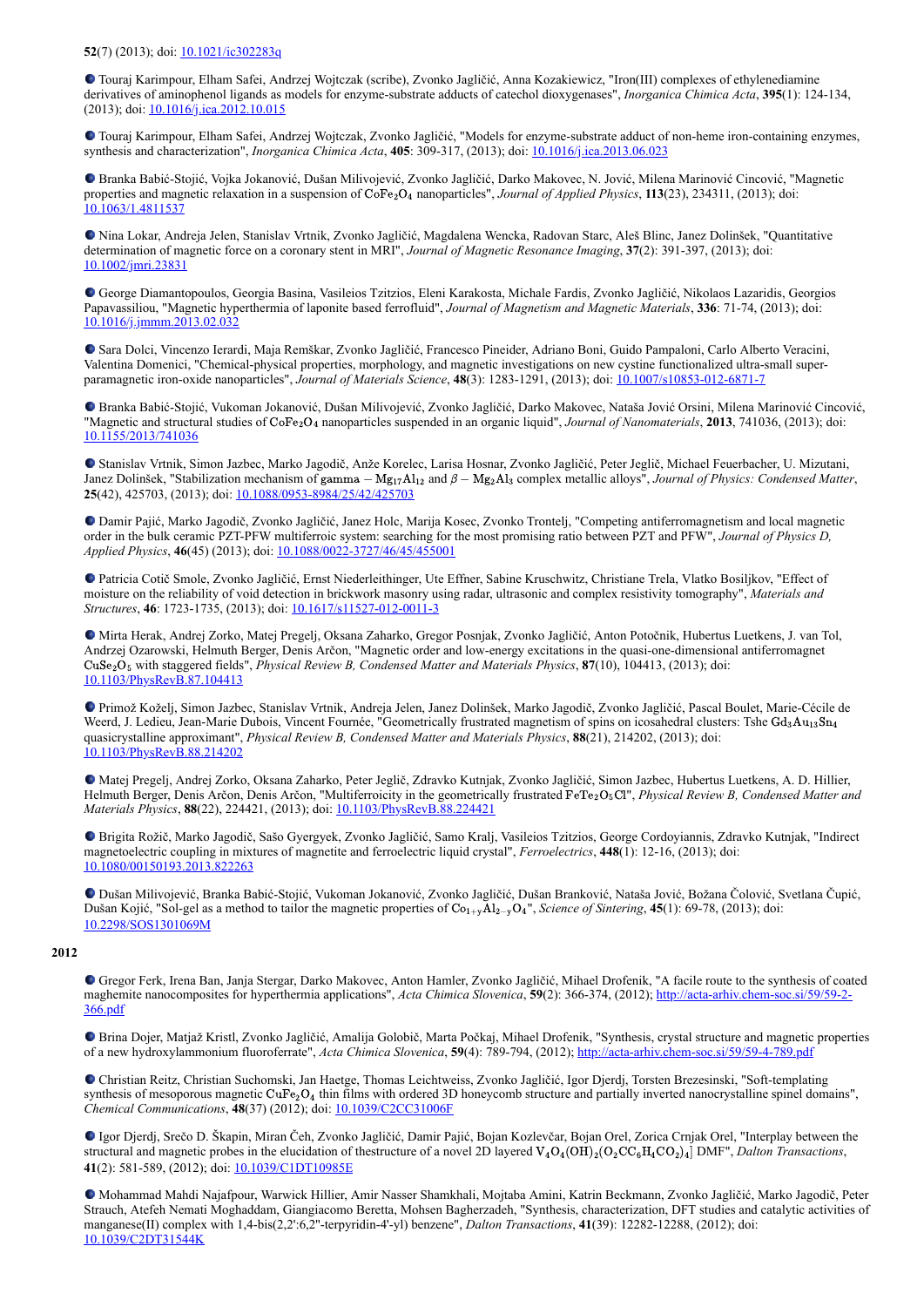Andrew J. Churchard, Mariana Derzsi, Zvonko Jagličić, Arndt Remhof, Wojciech Grochala, "Chemo-switched chromatic, magnetic and structural changes with retention of molecular crystallinity,  $\text{Ni}(12\text{aneS}_4)(\text{BF}_4)_2$ ", *Dalton Transactions*,  $41(17)$ : 5172-5176, (2012); doi: [10.1039/C2DT12468H](http://dx.doi.org/10.1039/C2DT12468H)

Zoran Mazej, Evgeny A. Goreshnik, Zvonko Jagličić, "Syntheses and crystal structures of  $[H_3O]^+/M^{2+}$  (M = Fe, Zn, Cu, Hg) salts with  $[AsF_6]$ <sup>-</sup>", *European Journal of Inorganic Chemistry*, **2012**(11): 1734-1741, (2012); doi: [10.1002/ejic.201101303](https://dx.doi.org/10.1002/ejic.201101303)

Bojan Kozlevčar, Nives Kitanovski, Zvonko Jagličić, Nuno A. G. Bandeira, Vincent Robert, Boris Le Guennic, Patrick Gamez, "Cis-trans isomeric and polymorphic effects on the magnetic properties of water-bridged copper coordination chains", *Inorganic Chemistry*, **51**(5): 3094-3102, (2012); doi: [10.1021/ic202568y](https://dx.doi.org/10.1021/ic202568y)

Damir Pajić, Zvonko Jagličić, Zvonko Trontelj, "Slow magnetic dynamics in the K<sub>3</sub>M<sub>3</sub><sup>H</sup>M<sup>II</sup>I<sub>2</sub>F<sub>15</sub> multiferroic system", *Journal of Applied Physics*, **112**(7), 073908, (2012); doi: [10.1063/1.4757006](http://dx.doi.org/10.1063/1.4757006)

Igor Djerdj, Jasminka Popović, Jernej Stare, Gabriela Ambrožič, Srečo D. Škapin, Bojan Kozlevčar, Damir Pajić, Zvonko Jagličić, Zorica Crnjak Orel, "Nanocrystalline hybrid inorganic-organic one-dimensional chain systems tailored with 2- and 3-phenyl ring monocarboxylic acids", *Journal of Materials Chemistry*, **22**(20): 10255-10265, (2012); doi: [10.1039/c2jm16213j](https://dx.doi.org/10.1039/c2jm16213j)

Polona Umek, Carla Bittencourt, Alexandre Gloter, Robert Dominko, Zvonko Jagličić, Pavel Cevc, Denis Arčon, "Local coordination and valence states of cobalt in sodium titanate nanoribbons", *The Journal of Physical Chemistry C, Nanomaterials and Interfaces*, **116**(20): 11357-11363, (2012); doi: [10.1021/jp3012238](https://dx.doi.org/10.1021/jp3012238)

Martin Klanjšek, Anton Gradišek, Andraž Kocjan, Matej Bobnar, Peter Jeglič, Magdalena Wencka, Zvonko Jagličić, Petar Popčević, Jovica Ivkov, Ana Smontara, Peter Gille, M. Armbrüster, Yuri Grin, Janez Dolinšek, "PdGa intermetallic hydrogenation catalyst: an NMR and physical property study", *Journal of Physics: Condensed Matter*, **24**(8), 085703, (2012); doi: [10.1088/0953-8984/24/8/085703](https://dx.doi.org/10.1088/0953-8984/24/8/085703)

Zvonko Jagličić, Mária Zentková, Marián Mihalik, Zdeněk Arnold, Mihael Drofenik, Matjaž Kristl, Brina Dojer, Marta Počkaj, Amalija Golobič, Marko Jagodič, "Exchange bias in bulk layered hydroxylammonium fluorocobaltate (NH<sub>3</sub>OH)<sub>2</sub>CoF4", Journal of Physics: Condensed Matter, 24(5), 056002, (2012); doi: [10.1088/0953-8984/24/5/056002](http://dx.doi.org/10.1088/0953-8984/24/5/056002)

Dušan Milivojević, Branka Babić-Stojić, Vukoman Jokanović, Zvonko Jagličić, Dušan Branković, Nataša Jović, Svetlana Čupić, Dušan Kojić, "Magnetic properties of Co<sub>1+y</sub>Al<sub>2-y</sub>O<sub>4</sub> − SiO<sub>2</sub> nanocomposites synthesized by sol-gel method", *Journal of Sol-gel Science and Technology*, **63**(1): 56-64, (2012); doi: [10.1007/s10971-012-2763-1](http://dx.doi.org/10.1007/s10971-012-2763-1)

Brina Dojer, Amalija Golobič, Zvonko Jagličić, Matjaž Kristl, Mihael Drofenik, "Two new nickel(II) carboxylates with 3- and 4-aminopyridine: syntheses, structures, and magnetic properties", *Monatshefte Für Chemie*, **143**(1): 73-78, (2012); doi: [10.1007/s00706-011-0578-3](https://dx.doi.org/10.1007/s00706-011-0578-3)

Brina Dojer, Amalija Golobič, Zvonko Jagličić, Matjaž Kristl, Mihael Drofenik, "Hydroxylammonium fluorometalate: synthesis and characterisation of a new fluorozincate", *Monatshefte Für Chemie*, **143**(2): 175-180, (2012); doi: [10.1007/s00706-011-0667-3](https://dx.doi.org/10.1007/s00706-011-0667-3)

Matej Bobnar, Peter Jeglič, Martin Klanjšek, Zvonko Jagličić, Magdalena Wencka, Petar Popčević, Jovica Ivkov, Denis Stanić, Ana Smontara, Peter Gille, Janez Dolinšek, "Intrinsic anisotropic magnetic, electrical, and thermal transport properties of d-Al-Co-Ni decagonal quasicrystals", *Physical Review B, Condensed Matter and Materials Physics*, **85**(2), 024205, (2012); doi: [10.1103/PhysRevB.85.024205](https://dx.doi.org/10.1103/PhysRevB.85.024205)

Simon Jazbec, Primož Koželj, Stanislav Vrtnik, Zvonko Jagličić, Petar Popčević, Jovica Ivkov, D. Stanić, Ana Smontara, Michael Feuerbacher, Janez Dolinšek, "Electrical, magnetic, and thermal properties of the δ – FeZn<sub>10</sub> complex intermetallic phase", *Physical Review B, Condensed Matter and Materials Physics*, **86**(6), 064205, (2012); doi: [10.1103/PhysRevB.86.064205](https://dx.doi.org/10.1103/PhysRevB.86.064205)

Jin Bae Lee, Won G. Hong, Hae Jin Kim, Zvonko Jagličić, Simon Jazbec, Magdalena Wencka, Andreja Jelen, Janez Dolinšek, "Canted antiferromagnetism on a nanodimensional spherical surface geometry: The case of MnCO[sub]3 small hollow nanospheres", *Physical Review B, Condensed Matter and Materials Physics*, **86**(22), 224407, (2012); doi: [10.1103/PhysRevB.86.224407](https://dx.doi.org/10.1103/PhysRevB.86.224407)

Brigita Rožič, Marko Jagodič, Sašo Gyergyek, Mihael Drofenik, Samo Kralj, Zvonko Jagličić, Zdravko Kutnjak, "Mixtures of magnetic nanoparticles and the ferroelectric liquid crystal: New soft magnetoelectrics", *Ferroelectrics*, **431**(1): 150-153, (2012); doi: [10.1080/00150193.2012.684978](https://dx.doi.org/10.1080/00150193.2012.684978)

### **2011**

Przemyslaw Malinowski, Zoran Mazej, Mariana Derzsi, Zvonko Jagličić, Jadwiga Szydłowska, Tomasz Gilewski, Wojciech Grochala, "Silver(II) triflate with one-dimensional  $[Ag(II)(SO_3CF_3)_{4/2}] \infty$  chains hosting antiferromagnetism", *CrystEngComm*, **13**(22): 6871-6879, (2011); doi: [10.1039/C1CE05712J](https://doi.org/10.1039/C1CE05712J)

Bojan Kozlevčar, Patrick Gamez, René de Gelder, Zvonko Jagličić, Peter Strauch, Nives Kitanovski, Jan Reedijk, "Counterion and solvent effects on the primary coordination sphere of copper(II) bis(3,5-dimethylpyrazol-1-yl)acetic acid coordination compounds", *European Journal of Inorganic Chemistry*, **2011**(24): 3650-3655, (2011); doi: [10.1002/ejic.201100410](https://dx.doi.org/10.1002/ejic.201100410)

Przemyslaw Malinowski, Mariana Derzsi, Zoran Mazej, Zvonko Jagličić, Piotr J. Leszczyński, Tomasz Michalowski, Wojciech Grochala, "Silver(II) fluorosulfate: A thermally fragile ferromagnetic derivative of divalent silver in an oxal-ligand environment", *European Journal of Inorganic Chemistry*, **2011**(16): 2499-2507, (2011); doi: [10.1002/ejic.201100077](https://dx.doi.org/10.1002/ejic.201100077)

Tomasz Michalowski, Przemyslaw Malinowski, Mariana Derzsi, Zoran Mazej, Zvonko Jagličić, Piotr J. Leszczyński, Wojciech Grochala, "Ag[sub]3(SO[sub]3F)[sub]4: a rare example of a mixed-valent  $A g^{II}/A g^{I}$  compound showing 1D antiferromagnetism", *European Journal of Inorganic Chemistry*, **2011**(16): 2508-2516, (2011); doi: [10.1002/ejic.201100110](https://dx.doi.org/10.1002/ejic.201100110)

Brigita Rožič, Marko Jagodič, Sašo Gyergyek, Mihael Drofenik, Samo Kralj, Gojmir Lahajnar, Zvonko Jagličić, Zdravko Kutnjak, "Orientational order-magnetization coupling in mixtures of magnetic nanoparticles and the ferroelectric liquid crystal", *Ferroelectrics*, **410**(1): 37-41, (2011); doi: [10.1080/00150193.2010.492037](https://doi.org/10.1080/00150193.2010.492037%20target=)

Mohammad Mahdi Najafpour, Bojan Kozlevčar, Vickie McKee, Zvonko Jagličić, Marko Jagodič, "The first pentanuclear heterobimetallic coordination cation with  $\tilde{C}e^{\tilde{H}I}$ ,  $\tilde{C}e^{IV}$  and  $Mn^{II}$ ", *Inorganic Chemistry Communications*, **14**(1): 125-127, (2011); doi: <u>[10.1016/j.inoche.2010.10.002](https://dx.doi.org/10.1016/j.inoche.2010.10.002)</u>

Elham Safaei, Masoume Mohseni Kabir, Andrzej Wojtczak, Zvonko Jagličić, Anna Kozakiewicz, Yong-Ill Lee, "Synthesis, crystal structure, magnetic and redox properties of copper(II) complexes of N-alkyl(aryl) tBu-salicylaldimines", *Inorganica Chimica Acta*, **366**(1): 275-282, (2011); doi: [10.1016/j.ica.2010.11.017](http://dx.doi.org/10.1016/j.ica.2010.11.017)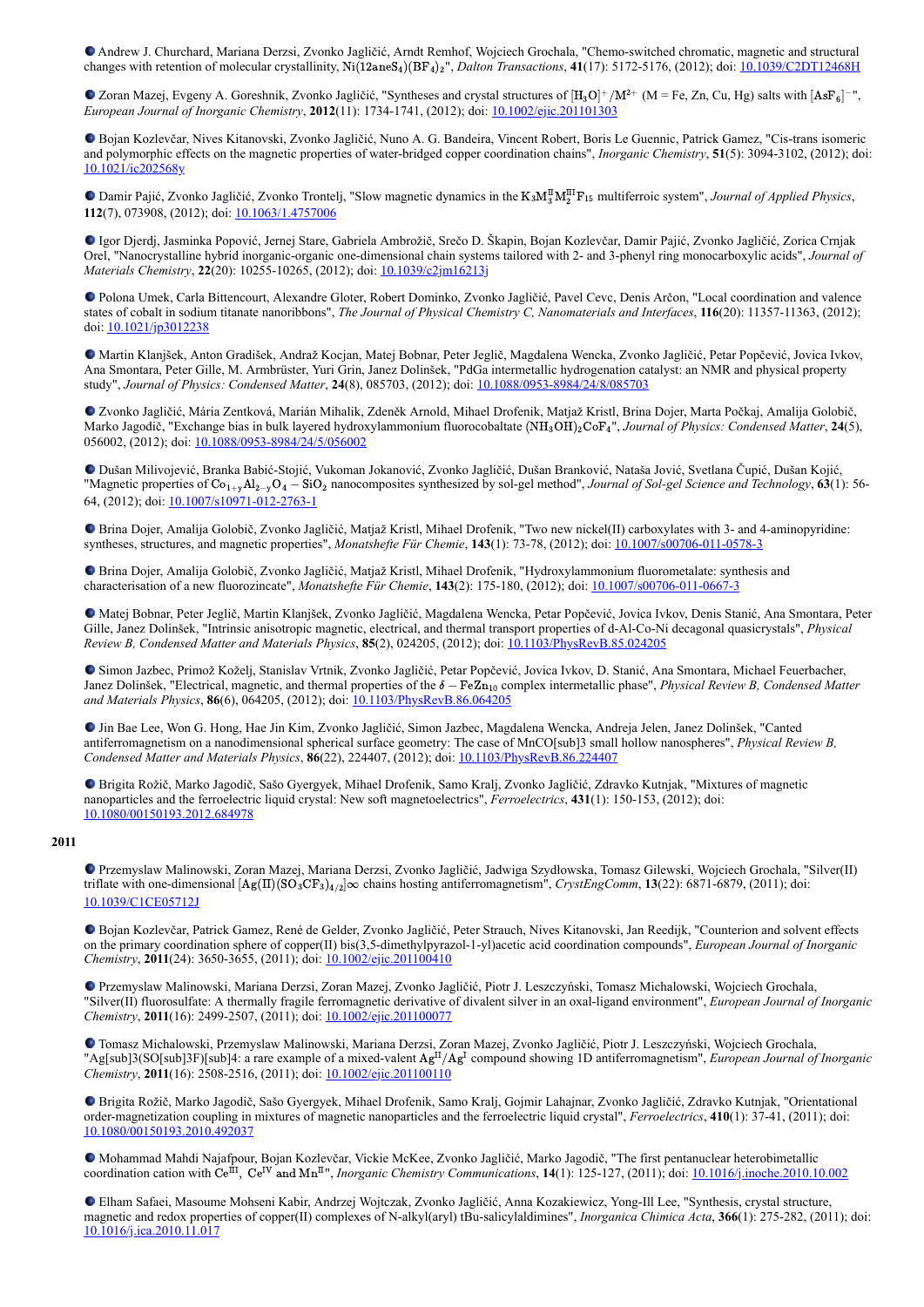Damir Pajić, Zvonko Jagličić, Marko Jagodič, Robert Blinc, Janez Holc, Marija Kosec, Zvonko Trontelj, "Low temperature magnetic behaviour of PZT-PFW bulk multiferroic ceramics", *Journal of Physics: Conference Series*, **303**, 012065, (2011); doi: [10.1088/1742-6596/303/1/012065](http://dx.doi.org/10.1088/1742-6596/303/1/012065)

Dušan Milivojević, Branka Babić-Stojić, Vukoman Jokanović, Zvonko Jagličić, Darko Makovec, "Magnetic properties of Mn-oxide nanoparticles dispersed in an amorphous SiO2 matrix", *Journal of Magnetism and Magnetic Materials*, **323**(6): 805-812, (2011); doi: [10.1016/j.jmmm.2010.11.002](https://doi.org/10.1016/j.jmmm.2010.11.002)

Jelena Rogan, Dejan Poleti, Ljiljana Karanović, Zvonko Jagličić, "Synthesis, magnetic, thermal and structural properties of Co(II), Ni(II) and Cu(II) complexes containing isophthalato ligands", *Journal of Molecular Structure*, **985**(2-3): 371-379, (2011); doi: [10.1016/j.molstruc.2010.11.024](http://dx.doi.org/10.1016/j.molstruc.2010.11.024)

Zorica Marinković Stanojević, Zorica Branković, Zvonko Jagličić, Marko Jagodič, L. Mančić, Slavko Bernik, Aleksander Rečnik, Goran Branković, "Structural and magnetic properties of nanocrystalline bismuth manganite obtained by mechanochemical synthesis", *Journal of Nanoparticle Research*, **13**(8): 3431-3439, (2011); doi: [10.1007/s11051-011-0265-7](https://dx.doi.org/10.1007/s11051-011-0265-7)

Idalia Bilecka, Li Luo, Igor Djerdj, Marta D. Rossell, Marko Jagodič, Zvonko Jagličić, Yuji Masubuchi, Shinichi Kikkawa, Markus Niederberger, "Microwave-assisted nonaqueous sol-gel chemistry for highly concentrated ZnO-based magnetic semiconductor nanocrystals", *The Journal of Physical Chemistry C, Nanomaterials and Interfaces*, **115**(5): 1484-1495, (2011); doi: [10.1021/jp108050w](http://dx.doi.org/10.1021/jp108050w)

Simon Jazbec, Zvonko Jagličić, Stanislav Vrtnik, Magdalena Wencka, Michael Feuerbacher, Marc Heggen, S. Roitsch, Janez Dolinšek, "Geometric origin of magnetic frustration in the  $μ$  – Al<sub>4</sub>Mn giant-unit-cell complex intermetallic", *Journal of Physics: Condensed Matter*, **23**(4), 045702, (2011); doi: [10.1088/0953-8984/23/4/045702](https://doi.org/10.1088/0953-8984/23/4/045702)

Mihael Drofenik, Irena Ban, Darko Makovec, Andrej Žnidaršič, Zvonko Jagličić, Darko Hanžel, Darja Lisjak, "The hydrothermal synthesis of super-paramagnetic barium hexaferrite particles", *Materials Chemistry and Physics*, **127**(3): 415-419, (2011); doi: [10.1016/j.matchemphys.2011.02.037](https://dx.doi.org/10.1016/j.matchemphys.2011.02.037)

Andrej Zorko, Peter Jeglič, Anton Potočnik, Denis Arčon, A. Balčytis, Zvonko Jagličić, X. Liu, Andrei L. Tchougréeff, Richard Dronskowski, "Unconventional magnetism in a nitrogen-containing analog of cupric oxide", *Physical Review Letters*, **107**(4), 047208, (2011); doi: [10.1103/PhysRevLett.107.047208](https://dx.doi.org/10.1103/PhysRevLett.107.047208)

Zvonko Jagličić, Stanislav Vrtnik, Michael Feuerbacher, Janez Dolinšek, "Magnetic properties of FeAl<sub>2</sub> and Fe<sub>2</sub>Al<sub>5</sub>", *Physical Review B*, *Condensed Matter and Materials Physics*, **83**(22), 224427, (2011); doi: [10.1103/PhysRevB.83.224427](https://dx.doi.org/10.1103/PhysRevB.83.224427)

Matej Bobnar, Stanislav Vrtnik, Zvonko Jagličić, Magdalena Wencka, Can Cui, An Pang Tsai, Janez Dolinšek, "Electrical, magnetic, and thermal properties of the single-grain  $A_{24}$  $A_{10}$ <sup>Y</sup> $B_{16}$  icosahedral quasicrystal", *Physical Review B, Condensed Matter and Materials Physics*, **84**(13), 134205, (2011); doi: [10.1103/PhysRevB.84.134205](https://dx.doi.org/10.1103/PhysRevB.84.134205)

Shiro Kashimoto, Andraž Kocjan, Zvonko Jagličić, Simon Jazbec, H. Iga, T. Ishimasa, Janez Dolinšek, "Magnetic properties of σ- and hexagonal-Mn<sub>76</sub>Si<sub>18</sub>Cr<sub>6</sub> approximant phases of a dodecagonal quasicrystal", *Physical Review B, Condensed Matter and Materials Physics*, **84**(22), 224201, (2011); doi: [10.1103/PhysRevB.84.224201](https://dx.doi.org/10.1103/PhysRevB.84.224201)

Elham Safaei, Iraj Saberikia, Andrzej Wojtczak (scribe), Zvonko Jagličić, Anna Kozakiewicz, "Synthesis and characterization of two binuclear iron(III) complexes of aminoethanol derivatives of aminophenol as models for non-heme iron enzymes active sites", *Polyhedron*, **30**(6): 1143-1148, (2011); doi: [10.1016/j.poly.2011.01.019](http://dx.doi.org/10.1016/j.poly.2011.01.019)

Elham Safaei, Hamid Sheykhi, Andrzej Wojtczak (scribe), Zvonko Jagličić, Anna Kozakiewicz, "Synthesis and characterization of an iron(III) complex of glycine derivative of bis(phenol)amine ligand in relevance to catechol dioxygenase active site", *Polyhedron*, **30**(7): 1219-1224, (2011); doi: [10.1016/j.poly.2011.01.036](http://dx.doi.org/10.1016/j.poly.2011.01.036)

Magdalena Wencka, Simon Jazbec, Zvonko Jagličić, Stanislav Vrtnik, Michael Feuerbacher, Marc Heggen, S. Roitsch, Janez Dolinšek, "Electrical resistivity of the  $\mu - A l_4 M n$  giant-unit-cell complex metallic alloy", *Philosophical Magasine*, **91**(19/21): 2756-2764, (2011); doi: [10.1080/14786435.2010.512578](https://dx.doi.org/10.1080/14786435.2010.512578)

Dušan Milivojević, Branka Babić-Stojić, Vukoman Jokanović, Zvonko Jagličić, Darko Makovec, "Magnetic properties of Mn-doped amorphous SiO<sub>2</sub> matrix", *Acta Physica Polonica A*, **120**(2): 316-321, (2011); doi: <u>[10.12693/APhysPolA.120.316](http://dx.doi.org/10.12693/APhysPolA.120.316)</u>

# **2010**

Przemyslaw Malinowski, Mariana Derzsi, Zoran Mazej, Zvonko Jagličić, Bartłomiej Gaweł, Wiesław Łasocha, Wojciech Grochala, "Ag<sup>II</sup>SO4: A genuine sulfate of divalent silver with anomalously strong one-dimensional antiferromagnetic interactions", *Angewandte Chemie: International Edition*, **49**(9): 1683-1686, (2010); doi: [10.1002/anie.200906863](https://dx.doi.org/10.1002/anie.200906863)

Dominik Kurzydłowski, Mariana Derzsi, Armand Budzianowski, Zvonko Jagličić, Wiktor Koźmiński, Zoran Mazej, Wojciech Grochala, "Polymorphism of fluoroargentates(II): Facile collapse of a layered network of  $\alpha - K_2AgF_4$  due to the insufficient size of the potassium cation", *European Journal of Inorganic Chemistry*, **2010**(19): 2919-2925, (2010); doi: [10.1002/ejic.201000124](https://doi.org/10.1002/ejic.201000124)

Jovica Ivkov, Denis Stanić, Zvonko Jagličić, Janez Dolinšek, Marc Heggen, Michael Feuerbacher, "Hall effect of the triclinic Al<sub>73</sub>Mn<sub>27</sub> and  $T - A_{73}Mn_{27-x}Pd_{x}(0 \ge x \ge 6)$  complex metallic alloys", *Croatica Chemica Acta*, **83**(1): 11-14, (2010); <https://hrcak.srce.hr/file/79716>

Marko Jagodič, Zvonko Jagličić, Benjamin Grushko, Janez Dolinšek, "The influence of thermal on magnetic moments in i-Al-Pd-Mn quasicrystals", *Croatica Chemica Acta*, **83**(1): 39-42, (2010); <https://hrcak.srce.hr/clanak/79723>

Brina Dojer, Andrej Pevec, Primož Šegedin, Zvonko Jagličić, Črtomir Stropnik, Matjaž Kristl, Mihael Drofenik, "Cobalt(II) coordination compounds with acetato and 2-aminopyridine ligands: Synthesis, characterisation, structures and magnetic properties of two polymorphic forms", *Inorganica Chimica Acta*, **63**(7): 1343-1347, (2010); doi: [10.1016/j.ica.2009.12.052](https://dx.doi.org/10.1016/j.ica.2009.12.052)

Zvonko Jagličić, Marko Jagodič, Benjamin Grushko, E. S. Zijlstra, Th. Weber, Walter Steurer, Janez Dolinšek, "The effect of thermal treatment on the magnetic state and cluster-related disorder of icosahedral Al-Pd-Mn quasicrystals", *Intermetallics*, **18**(4): 623-632, (2010); doi: [10.1016/j.intermet.2009.10.017](https://dx.doi.org/10.1016/j.intermet.2009.10.017)

Dragana Marković, Vladan Kusigerski, Marin Tadić, Jovan Blanuša, Zvonko Jagličić, Nikola Cvjetićanin, Vojislav Spasojević, "The influence of the heat treatment on the structural and magnetic properties of nanoparticle La<sub>0.7</sub>Ca<sub>0.3</sub>MnO<sub>3</sub> prepared by glycine-nitrate method", *Journal of Alloys and Compounds*, **494**(1/2): 52-57, (2010); doi: [10.1016/j.jallcom.2010.01.062](https://dx.doi.org/10.1016/j.jallcom.2010.01.062)

Magdalena Wencka, Marko Jagodič, Anton Gradišek, Andraž Kocjan, Zvonko Jagličić, Paul J. McGuiness, Tomaž Apih, Y. Yokoyama, Janez Dolinšek, "Physical properties of  $Zr_{50}Cu_{40-x}Al_{10}Pd_x$  bulk glassy alloys", *Journal of Alloys and Compounds*, **504**(1): 16-21, (2010); doi: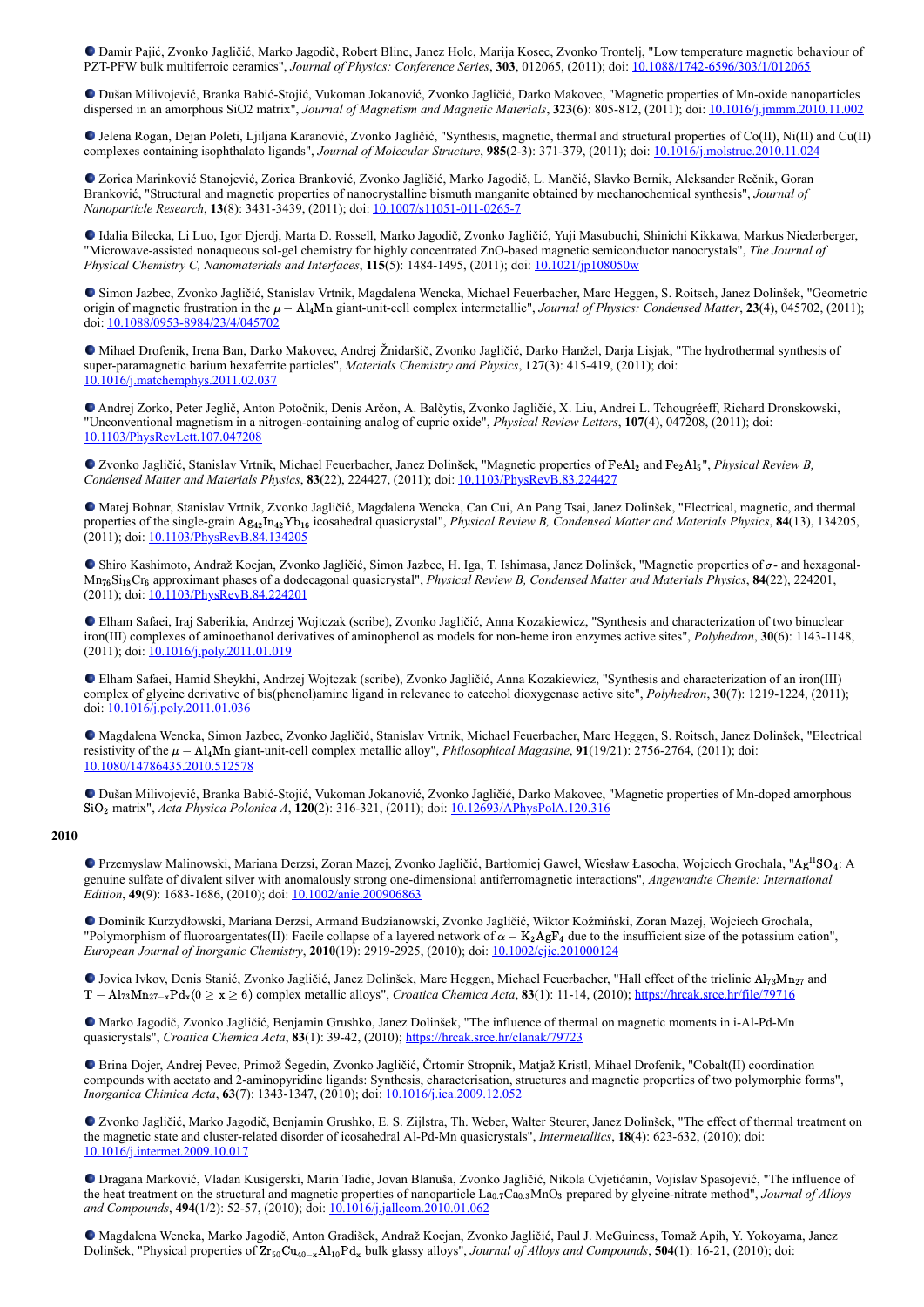Robert Blinc, Pavel Cevc, Anton Potočnik, Boris Žemva, Evgeny A. Goreshnik, Darko Hanžel, Alan Gregorovič, Zvonko Trontelj, Zvonko Jagličić, Valentin V. Laguta, Mara Perović, Naresh S. Dalal, James Floyd Scott, "Magnetic properties of multiferroic K<sub>3</sub>Cr<sub>2</sub>Fe<sub>3</sub>F<sub>15</sub>", Journal of Applied *Physics*, **107**(4), 043511, (2010); doi: [10.1063/1.3309205](http://dx.doi.org/10.1063/1.3309205)

Matjaž Kristl, Brina Dojer, Marta Počkaj, Amalija Golobič, Zvonko Jagličić, Mihael Drofenik, "Hydroxylammonium fluorometalates: synthesis and characterisation of a new fluorocuprate and fluorocobaltate", *Journal of Fluorine Chemistry*, **131**(9): 907-914, (2010); doi: [10.1016/j.jfluchem.2010.06.004](https://dx.doi.org/10.1016/j.jfluchem.2010.06.004)

Zorica Branković, Katarina Đuriš, Aleksandar Radojković, Slavko Bernik, Zvonko Jagličić, Marko Jagodič, Katarina Vojisavljević, Goran Branković, "Magnetic properties of doped LaMnO<sub>3</sub> ceramics obtained by a polymerizable complex method", *Journal of Sol-gel Science and Technology*, **55**(3): 311-6, (2010); doi: [10.1007/s10971-010-2251-4](https://dx.doi.org/10.1007/s10971-010-2251-4)

Mihael Drofenik, Irena Ban, Gregor Ferk, Darko Makovec, Andrej Žnidaršič, Zvonko Jagličić, Darja Lisjak, "The concept of a low-temperature synthesis for superparamagnetic BaFe<sub>12</sub>O<sub>19</sub> particles", *Journal of the American Ceramic Society*, **93**(6): 1602-1607, (2010); doi: 10.1111/j.1551-2916.2010.03620.x

Brigita Rožič, Marko Jagodič, Sašo Gyergyek, Gojmir Lahajnar, Vlad Popa-Nita, Zvonko Jagličić, Mihael Drofenik, Zdravko Kutnjak, Samo Kralj, "Phase ordering in mixtures of liquid crystals and nanoparticles", *In: Rzoska S., Drozd-Rzoska A., Mazur V. (eds) Metastable Systems Under Pressure. NATO Science for Peace and Security Series A: Chemistry and Biology. Springer, Dordrecht, pp. 125-139*, (2010); [https://link.springer.com/chapter/10.1007/978-90-481-3408-3\\_9](https://link.springer.com/chapter/10.1007/978-90-481-3408-3_9)

Petar Popčević, Ana Smontara, Jovica Ivkov, Magdalena Wencka, Matej Komelj, Peter Jeglič, Stanislav Vrtnik, Matej Bobnar, Zvonko Jagličić, Birgitta Bauer, Peter Gille, H. Borrmann, Urlich Burkhardt, Yuri Grin, Janez Dolinšek, "Anisotropic physical properties of the Al13Fe4 complex intermetallic and its ternary derivative  $A_{13}(Fe, Ni)_4$ ", *Physical Review B, Condensed Matter and Materials Physics*, **81**(18), 184203, (2010); doi: [10.1103/PhysRevB.81.184203](https://doi.org/10.1103/PhysRevB.81.184203)

Marc Heggen, Michael Feuerbacher, Jovica Ivkov, Petar Popčević, Ivo Batistić, Ana Smontara, Marko Jagodič, Zvonko Jagličić, Jozef Janovec, Magdalena Wencka, Janez Dolinšek, "Anisotropic physical properties of the Taylor-phase T − Al<sub>72.5</sub>Mn<sub>21.5</sub>Fe<sub>6.0</sub> complex intermetallic", *Physical Review B, Condensed Matter and Materials Physics*, **81**(18), 184204, (2010); doi: [10.1103/PhysRevB.81.184204](https://dx.doi.org/10.1103/PhysRevB.81.184204)

Anton Potočnik, Andrej Zorko, Denis Arčon, Evgeny A. Goreshnik, Boris Žemva, Robert Blinc, Pavel Cevc, Zvonko Trontelj, Zvonko Jagličić, James Floyd Scott, "Muon spin relaxation in some multiferroic fluorides", *Physical Review B, Condensed Matter and Materials Physics*, **81**(21), 214420, (2010); doi: [10.1103/PhysRevB.81.214420](https://doi.org/10.1103/PhysRevB.81.214420)

Matej Pregelj, Andrej Zorko, Oksana Zaharko, Zdravko Kutnjak, Marko Jagodič, Zvonko Jagličić, Helmuth Berger, Mariano de Souza, Christian Balz, Michael Lang, Denis Arčon, "Magnetic phase diagram of the multiferroic FeTe<sub>2</sub>O<sub>5</sub>Br", *Physical Review B, Condensed Matter and Materials Physics*, **82**(14), 144438, (2010); doi: [10.1103/PhysRevB.82.144438](https://doi.org/10.1103/PhysRevB.82.144438)

Marijana Đaković, Zvonko Jagličić, Bojan Kozlevčar, Zora Popović, "Association of copper(II) isonicotinamide moieties via different anionic bridging ligands: Two paths of ferromagnetic interaction in the azide coordination compound", *Polyhedron*, **29**(8): 1910-1919, (2010); doi: [10.1016/j.poly.2010.02.040](https://dx.doi.org/10.1016/j.poly.2010.02.040)

Martin Vavra, Marek Antoňák, Zvonko Jagličić, Marián Mihalik, Matúš Mihalik, Kornel Csach, Mária Zentková, "Magnetic properties of (Cu<sub>x</sub>Mn<sub>1-x</sub>)<sub>3</sub>[Cr(CN)<sub>6</sub>]<sub>2</sub> ⋅ zH<sub>2</sub>O complexes", *Acta Physica Polonica A*, **118**(5): 998-999, (2010); <http://przyrbwn.icm.edu.pl/APP/PDF/118/a118z5p116.pdf>

Zvonko Jagličić, Maria Zentková, Marián Mihalik, Mihael Drofenik, Matjaž Kristl, Brina Dojer, Marta Počkaj, Amalija Golobič, Marko Jagodič, Zdeněk Arnold, "Effect of pressure on magnetic properties of  $(NH_3OH)_2CoF_4$  fluoro-metal complex", *Acta Physica Polonica A*, 118(5): 1074-1075, (2010); doi: [10.12693/APhysPolA.118.1074](http://dx.doi.org/10.12693/APhysPolA.118.1074)

Adrijan Levstik, Cene Filipič, Vid Bobnar, Silvo Drnovšek, Janez Holc, Zvonko Trontelj, Zvonko Jagličić, "Ordering of polarons in Pr<sub>0.5</sub>Ca<sub>0.5</sub>MnO<sub>3</sub>", *Solid State Communications*, **150**(27-28): 1249-1252, (2010); doi: <u>10.1016/j.ssc.2010.03.034</u>

Janez Dolinšek, Magdalena Wencka, Marko Jagodič, Zvonko Jagličić, Saskia Gottlieb-Schönmeyer, Franz Ritter, Wolf Assmus, "Slow-chargecarrier electronic transport in the heavy-fermion YbCu<sub>4.25</sub> complex intermetallic", *Solid State Communications*, **150**(35/36): 1629-1632, (2010); doi: [10.1016/j.ssc.2010.06.038](https://doi.org/10.1016/j.ssc.2010.06.038)

## **2009**

Igor Djerdj, Minhua Cao, Xavier Rocqufelte, Radovan Černý, Zvonko Jagličić, Denis Arčon, Anton Potočnik, Fabia Gozzo, Markus Niederberger, "Structural characterization of a nanocrystalline inorganic-organic hybrid with fiberlike morphology and one-dimensional antiferromagnetic properties", *Chemistry of Materials*, **21**(14): 3356-3369, (2009); doi: [10.1021/cm901345h](https://doi.org/10.1021/cm901345h)

Zoran Mazej, Evgeny Goreshnik, Zvonko Jagličić, Bartłomiej Gaweł, Wiesław Łasocha, Dorota Grzybowska, Tomasz Jaroń, Dominik Kurzydłowski, Przemysław Malinowski, Wiktor Koźminski, Jadwiga Szydłowska, Piotr Leszczyński, Wojciech Grochala, "KAgF<sub>3</sub>, K<sub>2</sub>AgF<sub>4</sub> and K<sub>3</sub>Ag<sub>2</sub>F<sub>7</sub>: important steps towards a layered antiferromagnetic fluoroargentate(II)", *CrystEngComm*, **11**(8): 1702-1710, (2009); doi: [10.1039/b902161b](https://dx.doi.org/10.1039/b902161b)

Miodrag Mitrić, Jovan Blanuša, Tanja Barudžija, Zvonko Jagličić, Vladan Kusigerski, Vojislav Spasojević, "Magnetic properties of trivalent Sm ions in  $\text{Sm}_x Y_{2-x} O_3$ ", *Journal of Alloys and Compounds*, **485**(1-2): 473-477, (2009); doi: <u>[10.1016/j.jallcom.2009.05.142](http://dx.doi.org/10.1016/j.jallcom.2009.05.142)</u>

Robert Blinc, Gašper Tavčar, Boris Žemva, Evgeny A. Goreshnik, Darko Hanžel, Pavel Cevc, Anton Potočnik, Valentin V. Laguta, Zvonko Trontelj, Zvonko Jagličić, James Floyd Scott, "Electron paramagnetic resonance and Mössbauer study of antiferromagnetic K<sub>3</sub>Cu<sub>3</sub>Fe<sub>2</sub>F<sub>15</sub>", *Journal of Applied Physics*, **106**(2), 023924, (2009); doi: **10.1063/1.3184347** 

Janez Dolinšek, Michael Feuerbacher, Marko Jagodič, Zvonko Jagličić, Marc Heggen, Knut Urban, "A thermal memory cell", *Journal of Applied Physics*, 106(4), 043917, (2009); doi: **10.1063/1.3207791** 

Adrijan Levstik, Cene Filipič, Vid Bobnar, Evgeny A. Goreshnik, Boris Žemva, Zvonko Trontelj, Zvonko Jagličić, "Polarons in magnetoelectric  $K_3F_3^{\rm II}$ Cr $_{2}^{\rm III}$ F<sub>15</sub>", *Journal of Applied Physics*, **106**(7), 073720, (2009); doi: <u>10.1063/1.3240340</u>

Polona Umek, Alexandre Gloter, Matej Pregelj, Robert Dominko, Marko Jagodič, Zvonko Jagličić, Anna Zimina, Mery Brzhezinskaya, Anton Potočnik, Cene Filipič, Adrijan Levstik, Denis Arčon, "Synthesis of 3D hierarchical self-assembled microstructures formed from  $\alpha - \overline{MnO_2}$  nanotubes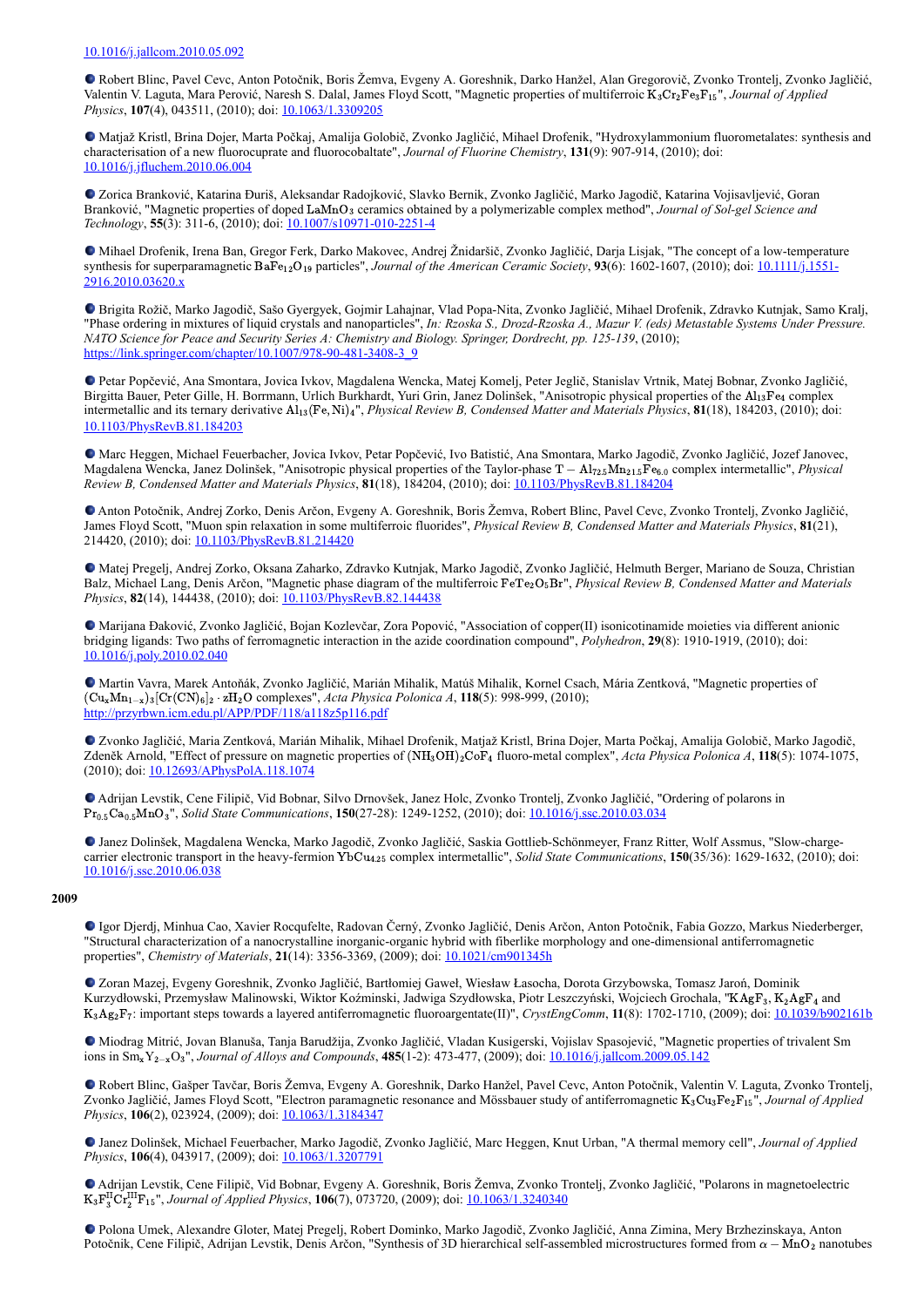and their conducting and magnetic properties", *The Journal of Physical Chemistry C, Nanomaterials and Interfaces*, **113**(33): 14798-14803, (2009); doi: [10.1021/jp9050319](https://doi.org/10.1021/jp9050319)

Dušan Branković, Vukoman Jokanović, Branka Babić-Stojić, Zvonko Jagličić, Darja Lisjak, Dušan Kojić, "Interference effect between superparamagnetic and spin glass correlated moments in a system of dispersed  $Co<sub>3</sub>O<sub>4</sub>$  nanocrystallites", *Journal of Physics: Condensed Matter*, 21(9), 095303, (2009); doi: [10.1088/0953-8984/21/9/095303](https://doi.org/10.1088/0953-8984/21/9/095303)

Marko Jagodič, Zvonko Jagličić, Andreja Jelen, Jin Bae Lee, Young-Min Kim, Hae Jin Kim, Janez Dolinšek, "Surface-spin magnetism of [antiferromagnetic NiO in nanoparticle and bulk morphology",](https://doi.org/10.1088/0953-8984/21/21/215302) *Journal of Physics: Condensed Matter*, **21**(21), 215302, (2009); doi: 10.1088/0953- 8984/21/21/215302

Minhua Cao, Igor Djerdj, Zvonko Jagličić, Markus Antonietti, Markus Niederberger, "Layered hybrid organic-inorganic nanobelts exhibiting a field-induced magnetic transition", *PCCP. Physical Chemistry Chemical Physics*, **11**: 6166-6172, (2009); doi: [10.1039/b820913h](http://dx.doi.org/10.1039/b820913h)

Matej Pregelj, Oksana Zaharko, Andrej Zorko, Zdravko Kutnjak, Peter Jeglič, Paige J. Brown, Marko Jagodič, Zvonko Jagličić, Helmuth Berger, Denis Arčon, "Spin amplitude modulation driven magnetoelectric coupling in the new multiferroic FeTe<sub>2</sub>O<sub>5</sub>Br", *Physical Review Letters*, 103(14), 147202, (2009); doi: [10.1103/PhysRevLett.103.147202](https://doi.org/10.1103/PhysRevLett.103.147202)

Adrijan Levstik, Cene Filipič, Vid Bobnar, Anton Potočnik, Denis Arčon, Silvo Drnovšek, Janez Holc, Zvonko Jagličić, "Ordering of polarons in the charge-disordered phase of Pr<sub>0.7</sub>Ca<sub>0.3</sub>MnO<sub>3</sub>", *Physical Review B, Condensed Matter and Materials Physics*, **79**(15), 153110, (2009); doi: [10.1103/PhysRevB.79.153110](https://doi.org/10.1103/PhysRevB.79.153110)

Janez Dolinšek, Matej Komelj, Peter Jeglič, Stanislav Vrtnik, Denis Stanić, P. Popčević, Jovica Ivkov, Ana Smontara, Zvonko Jagličić, Peter Gille, Yuri Grin, "Anisotropic magnetic and transport properties of orthorhombic Al<sub>13</sub>Co<sub>4</sub>", *Physical Review B, Condensed Matter and Materials Physics*, **79**(18), 184201, (2009); doi: [10.1103/PhysRevB.79.184201](https://doi.org/10.1103/PhysRevB.79.184201)

Bojan Kozlevčar, Elizabeta Mate, Zvonko Jagličić, Lea Glažar, Amalija Golobič, Peter Strauch, Jan Moncol, Nives Kitanovski, Primož Šegedin, "A small methanoato ligand in the structural differentiation of copper(II) complexes", *Polyhedron*, **28**(13): 2759-2765, (2009); doi: [10.1016/j.poly.2009.05.066](https://dx.doi.org/10.1016/j.poly.2009.05.066)

Denis Stanić, Jovica Ivkov, Ana Smontara, Zvonko Jagličić, Janez Dolinšek, Marc Heggen, Michael Feuerbacher, "Hall effect in Taylor-phase and decagonal Al<sub>3</sub>(Mn, Fe) complex intermetallics", Zeitschrift Für Kristallographie, 224(1/2): 49-52, (2009); doi: [10.1524/zkri.2009.1053](https://doi.org/10.1524/zkri.2009.1053)

Marko Jagodič, Zvonko Jagličić, Benjamin Grushko, Sergiy Balanetskyy, Janez Dolinšek, "The influence of thermal annealing on structural order in the μ-Al<sub>4</sub>Mn complex intermetallic", *Zeitschrift Für Kristallographie*, **224**(1-2): 42-44, (2009); doi: [10.1524/zkri.2009.1115](http://dx.doi.org/10.1524/zkri.2009.1115)

Goran Branković, Katarina Đuriš, Zvonko Jagličić, Marko Jagodič, Zorica Branković, "Magnetic properties of pure and Ca and Sr doped LaMnO<sub>3</sub> prepared by polymerisable complex method", *Advances in Applied Ceramics*, **108**(on electroceramics): 267-272, (2009); doi: [10.1179/174367609X414026](http://dx.doi.org/10.1179/174367609X414026)

### **2008**

Brina Dojer, Matjaž Kristl, Zvonko Jagličić, Mihael Drofenik, Anton Meden, "Ammoniumbis(hydroxylammonium) pentafluoridooxidovanadate(IV): Synthesis and characterisation of a new fluorovanadate", *Acta Chimica Slovenica*, **55**(4): 834-840, (2008); <http://acta-arhiv.chem-soc.si/55/55-4-834.pdf>

Primož Šegedin, Urška Dolničar, Mirzet Čuskić, Zvonko Jagličić, Amalija Golobič, Bojan Kozlevčar, "Halogenido analogues of structuraly diverse complexes with 3-hydroxypyridine", *Acta Chimica Slovenica*, **55**(4): 992-998, (2008); <http://acta-arhiv.chem-soc.si/55/55-4-992.pdf>

Ana Smontara, Igor Smiljanić, Ante Bilušić, Benjamin Grushko, Sergiy Balanetskyy, Zvonko Jagličić, Stanislav Vrtnik, Janez Dolinšek, "Complex -phases in the Al-Pd-transtition-metal systems: Towards a combination of an electrical conductor with a thermal insulator", *Journal of Alloys and* ϵ *Compounds*, **450**(1/2): 92-102, (2008); doi: [10.1016/j.jallcom.2006.11.097](https://doi.org/10.1016/j.jallcom.2006.11.097)

Robert Blinc, Gašper Tavčar, Boris Žemva, Darko Hanžel, Pavel Cevc, Cene Filipič, Adrijan Levstik, Zvonko Jagličić, Zvonko Trontelj, Naresh S. Dalal, Vasanth Ramachandran, Saritha Nellutla, James Floyd Scott, "Weak ferromagnetism and ferroelectricity in K<sub>3</sub>Fe<sub>5</sub>F<sub>15</sub>", Journal of Applied *Physics*, **103**(7), 074114, (2008); doi: [10.1063/1.2903525](https://doi.org/10.1063/1.2903525)

Adrijan Levstik, Cene Filipič, Vid Bobnar, Janez Holc, Silvo Drnovšek, Zvonko Trontelj, Zvonko Jagličić, "  $0.3Pb(F_{P1/2}Nb_{1/2})O_3 - 0.7Pb(Mg_{1/2}W_{1/2})O_3$ : A magnetic and electric relaxor", *Journal of Applied Physics*, **104**(5), 054113, (2008); doi: [10.1063/1.2975346](https://dx.doi.org/10.1063/1.2975346)

Marko Jagodič, Sašo Gyergyek, Zvonko Jagličić, Darko Makovec, Zvonko Trontelj, "Detection of magnetic nanoparticle fusion by magnetic measurements", *Journal of Applied Physics*, **104**(7), 07419, (2008); doi: [10.1063/1.2996083](http://dx.doi.org/10.1063/1.2996083)

Igor Djerdj, Georg Garnweitner, Denis Arčon, Matej Pregelj, Zvonko Jagličić, Markus Niederberger, "Diluted magnetic semiconductors: Mn/Codoped ZnO nanorods as a case study", *Journal of Materials Chemistry*, **18**(43): 5208-5217, (2008); doi: [10.1039/b808361d](https://dx.doi.org/10.1039/b808361d)

Polona Umek, Matej Pregelj, Alexandre Gloter, Pavel Cevc, Zvonko Jagličić, Miran Čeh, Urša Pirnat, Denis Arčon, "Coordination of intercalated sites in copper doped sodium titanate nanotubes and nanoribbons", *The Journal of Physical Chemistry C, Nanomaterials and Interfaces*, **112**(39): Cu2+ 15311-15319, (2008); doi: [10.1021/jp805005k](https://dx.doi.org/10.1021/jp805005k)

Igor Djerdj, Denis Arčon, Zvonko Jagličić, Markus Niederberger, "Nonaqueous synthesis of metal oxide nanoparticles: Short review and doped titanium dioxide as case study for the preparation of transition metal-doped oxide nanoparticles", *Journal of Solid State Chemistry*, **181**(7): 1571-1581, (2008); doi: [10.1016/j.jssc.2008.04.016](https://doi.org/10.1016/j.jssc.2008.04.016)

Janez Dolinšek, Stanislav Vrtnik, Ana Smontara, Marko Jagodič, Zvonko Jagličić, Birgitta Bauer, P. Gille, "Anisotropic electrical, magnetic and thermal transport properties of the Al<sub>80</sub>Cr<sub>15</sub>Fe<sub>5</sub> decagonal approximant", *Philosophical Magazine*, **88**(13/15): 2145-2153, (2008); doi: [10.12693/APhysPolA.113.511](http://dx.doi.org/10.12693/APhysPolA.113.511)

Andrej Zorko, Samir El Shawish, Denis Arčon, Zvonko Jagličić, Alexandros Lappas, "Magnetic interactions in αΝaΜnO2: quantum spin-2 system on a spatially anisotropic two-dimensional triangular lattice", *Physical Review B, Condensed Matter and Materials Physics*, **77**(2), 024412, (2008); doi: [10.1103/PhysRevB.77.024412](https://dx.doi.org/10.1103/PhysRevB.77.024412)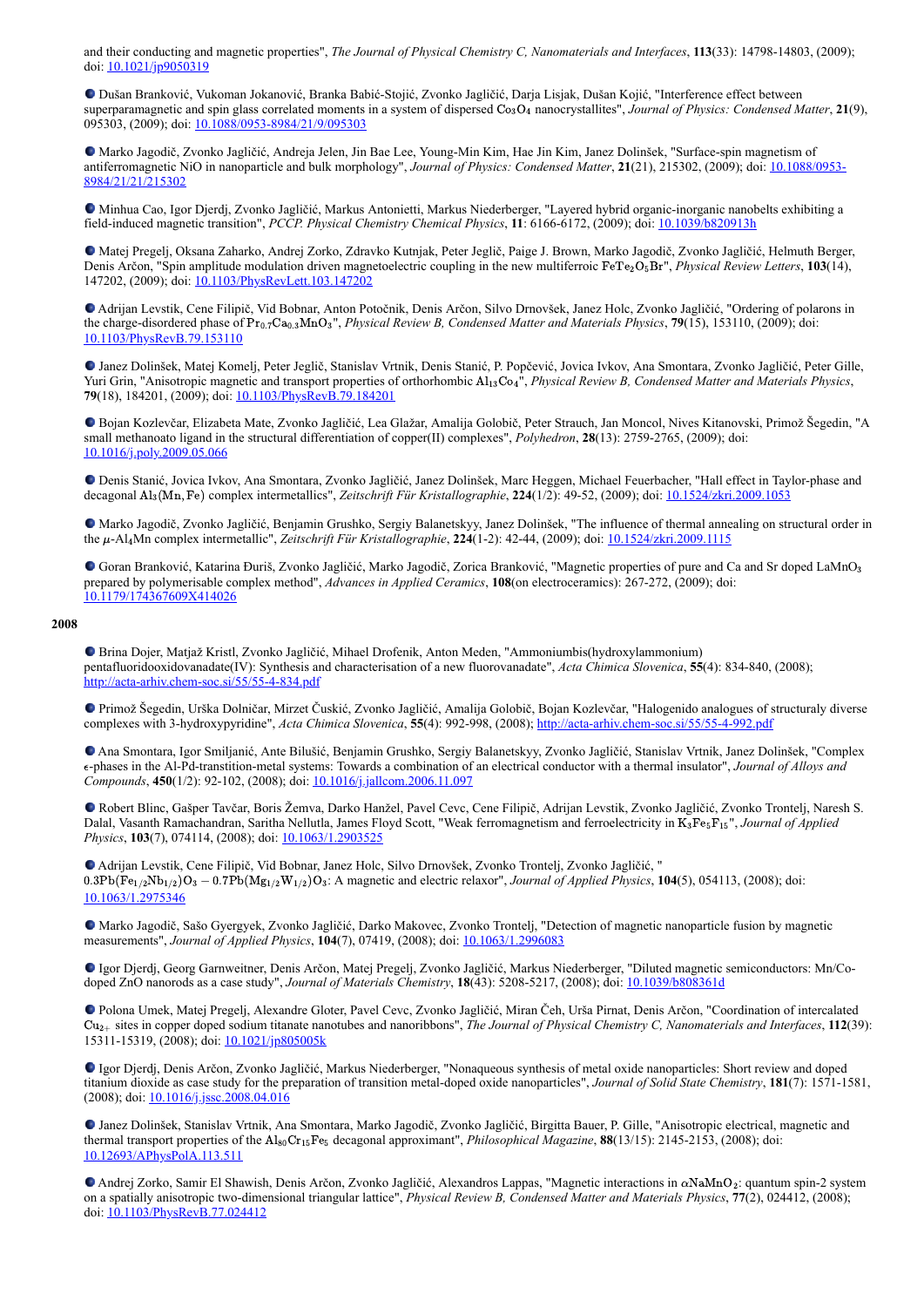Janez Dolinšek, Jernej Slanovec, Zvonko Jagličić, Marc Heggen, Sergiy Balanetskyy, Michael Feuerbacher, Knut Urban, "Broken ergodicity, memory effect, and rejuvenation in Taylor-phase and decagonal Al<sub>3</sub>(Mn, Pd, Fe) complex intermetallics", *Physical Review B, Condensed Matter and Materials Physics*, **77**(6), 064430, (2008); doi: [10.1103/PhysRevB.77.064430](https://doi.org/10.1103/PhysRevB.77.064430)

Ana Smontara, Igor Smiljanić, Jovica Ivkov, Denis Stanić, Osor S. Barišić, Zvonko Jagličić, P. Gille, Matej Komelj, Peter Jeglič, Matej Bobnar, Janez Dolinšek, "Anisotropic magnetic, electrical, and thermal transport properties of the Y-Al-Ni-Co decagonal approximant", *Physical Review B, Condensed Matter and Materials Physics*, **78**(10), 104204, (2008); doi: [10.1103/PhysRevB.77.064430](https://doi.org/10.1103/PhysRevB.77.064430)

Boris-Marko Kukovec, Zora Popović, Bojan Kozlevčar, Zvonko Jagličić, "3D supramolecular architectures of copper(II) complexes with 6 methylpicolinic and 6-bromopicolinic acid: Synthesis, spectroscopic, thermal and magnetic properties", *Polyhedron*, **27**(18): 3631-3638, (2008); doi: [10.1016/j.poly.2008.09.011](https://doi.org/10.1016/j.poly.2008.09.011)

Jernej Slanovec, Zvonko Jagličić, Marko Jagodič, Zvonko Trontelj, Marc Heggen, Michael Feuerbacher, Sergiy Balanetskyy, Janez Dolinšek, "Spin glass-like transition in orthorhombic T-phase Al-Pd(Fe)-Mn complex metallic alloys", *Acta Physica Polonica A*, **113**(1): 19-22, (2008); doi: [10.12693/APhysPolA.113.19](http://dx.doi.org/10.12693/APhysPolA.113.19)

Anton Zentko, Viktor Kavečanský, Marián Mihalik, S. Maṫaš, Zuzana Mitróová, Maria Zentková, Miroslav Maryško, Zvonko Jagličić, "Magnetic relaxation and memory effect in nickel-chromium cyanide nanoparticles", *Acta Physica Polonica A*, **113**(1): 511-514, (2008); doi: [10.12693/APhysPolA.113.511](http://dx.doi.org/10.12693/APhysPolA.113.511)

Mihael Drofenik, Matjaž Kristl, Darko Makovec, Zvonko Jagličić, Darko Hanžel, "Sonochemically assisted synthesis of zinc-doped maghemite", *Ultrasonics Sonochemistry*, **15**(5): 791-798, (2008); doi: [10.1016/j.ultsonch.2007.10.002](https://doi.org/10.1016/j.ultsonch.2007.10.002)

Mihael Drofenik, Matjaž Kristl, Darko Makovec, Darko Makovec, Zvonko Jagličić, Darko Hanžel, "Preparation and study of zinc ferrite nanoparticles with a high magnetization", *Materials and Manufacturing Processes*, **23**(6): 603-606, (2008); doi: [10.1080/10426910802160577](https://doi.org/10.1080/10426910802160577)

### **2007**

Adrijan Levstik, Vid Bobnar, Cene Filipič, Janez Holc, Marija Kosec, Robert Blinc, Zvonko Trontelj, Zvonko Jagličić, "Magnetoelectric relaxor", *Applied Physics Letters*, **91**(1), 012905, (2007); doi: [10.1063/1.2754354](https://doi.org/10.1063/1.2754354)

Robert Blinc, Marija Kosec, Janez Holc, Zvonko Trontelj, Zvonko Jagličić, Naresh S. Dalal, "Magnetoelectric effect in Pb(Fe<sub>1/2</sub>Nb<sub>1/2</sub>O<sub>3</sub>", *Ferroelectrics*, **349**: 16-20, (2007); doi: [10.1080/00150190701260553](https://dx.doi.org/10.1080/00150190701260553)

Janez Dolinšek, Tomaž Apih, Peter Jeglič, Igor Smiljanić, Ante Bilušić, Željko Bihar, Ana Smontara, Zvonko Jagličić, M. Heggen, Michael Feuerbacher, "Magnetic and transport properties of the giant-unit-cell Al<sub>3.26</sub>Mg<sub>2</sub>Al<sub>3.26</sub>Mg<sub>2</sub> complex metallic alloy", *Intermetallics*, **15**: 1367-1376, (2007); doi: [10.1016/j.intermet.2007.04.010](https://doi.org/10.1016/j.intermet.2007.04.010)

Ana Smontara, Igor Smiljanić, Ante Bilušić, Zvonko Jagličić, Martin Klanjšek, S. Roitsch, Janez Dolinšek, Michael Feuerbacher, "Electrical, magnetic, thermal and thermoelectric properties of the "Bergman phase"  $Mg_{32}(A, Zn)_{49}$  complex metallic alloy", *Journal of Alloys and Compounds*, **430**: 29-38, (2007); doi: [10.1016/j.jallcom.2006.05.026](https://doi.org/10.1016/j.jallcom.2006.05.026)

Marin Tadić, Dragana Marković, Vojislav Spasojević, Vladan Kusigerski, Maja Remškar, Janez Pirnat, Zvonko Jagličić, "Synthesis and magnetic properties of concentrated α-Fe<sub>2</sub>O<sub>3</sub> nanoparticles in a silica matrix", *Journal of Alloys and Compounds*, 441(1-2): 291-296, (2007); doi: [10.1016/j.jallcom.2006.09.099](https://doi.org/10.1016/j.jallcom.2006.09.099)

Igor Djerdj, Denis Arčon, Zvonko Jagličić, Markus Niederberger, "Nonaqueous synthesis of manganese oxide nanoparticles, structural characterization, and magnetic properties", *The Journal of Physical Chemistry C, Nanomaterials and Interfaces*, **111**: 3614-3623, (2007); doi: [10.1021/jp067302t](https://doi.org/10.1021/jp067302t)

Andrej Zorko, Denis Arčon, Janez Dolinšek, Zvonko Jagličić, Andrej Jeromen, Hans van Tol, Louis Claude Brunel, Helmuth Berger, "Magnetism in the novel spin system  $\text{Ni}_5(\text{TeO}_3)_4\text{Br}_2$  with-two-dimensional frustrated geometry", *Journal of Physics: Condensed Matter*, **19**(14), 145278, (2007); doi: [10.1088/0953-8984/19/14/145278](https://doi.org/10.1088/0953-8984/19/14/145278)

Hae Jin Kim, Jin Bae Lee, Young-Min Kim, Myung-Hwa Jung, Zvonko Jagličić, Polona Umek, Janez Dolinšek, "Synthesis, structure and magnetic properties of  $β - MnO<sub>2</sub>$  nanorods", *Nanoscale Research Letters*, **2**(2): 81-86, (2007); doi: <u>[10.1007/s11671-006-9034-4](https://doi.org/10.1007/s11671-006-9034-4)</u>

Janez Dolinšek, Stanislav Vrtnik, Martin Klanjšek, Zvonko Jagličić, Ana Smontara, Igor Smiljanić, Ante Bilušić, Y. Yokoyama, Akihisa Inoue, C. V. Landauro, "Intrinsic electrical, magnetic, and thermal properties of single-crystalline  $\overline{A}l_{64}Cu_{23}Fe_{13}$  icosahedral quasicrystal: experimental and modeling", *Physical Review B, Condensed Matter and Materials Physics*, **76**(5), 0542019, (2007); doi: [10.1103/PhysRevB.76.052404](https://doi.org/10.1103/PhysRevB.76.052404)

Matej Pregelj, Andrej Zorko, Helmuth Berger, Hans van Tol, Louis Claude Brunel, Andrzej Ozarowski, Saritha Nellutla, Zvonko Jagličič, Oksana Zaharko, Philip Tregenna-Piggott, Denis Arčon, "Magnetic structure of the S=1  $\text{Ni}_5(\text{TeO}_3)_4\text{Br}_2$  layered system system governed by magnetic anisotropy", *Physical Review B, Condensed Matter and Materials Physics*, **76**(14), 144408, (2007); doi: [10.1103/PhysRevB.76.144408](https://dx.doi.org/10.1103/PhysRevB.76.144408)

Bojan Kozlevčar, Lea Glažar, Gordana Pirc, Zvonko Jagličić, Amalija Golobič, Primož Šegedin, "Diverse coordination of two ligands in ferromagnetic  $[Cu(\mu - HCO_2)_2(3 - pyOH)]_n$ and $[Cu_2(\mu - HCO_2)_2(\mu - 3 - pyOH)_2(3 - pyOH)_2(HCO_2)_2]_n$ ", *Polyhedron*, **26**(1): 11-16, (2007); doi: ["10.1016/j.poly.2006.07.025](https://doi.org/10.1016/j.poly.2006.07.025)

Bojan Kozlevčar, Marjeta Radišek, Zvonko Jagličić, Franci Merzel, Lea Glažar, Amalija Golobič, Primož Šegedin, "Strong antiferromagnetism in the dinuclear 2-pyridone complex with N-C-O bridges: A paddle-wheel analogue of the dinuclear tetracarboxylates", *Polyhedron*, **26**(18): 5414-5419, (2007); doi: [10.1016/j.poly.2007.08.019](https://doi.org/10.1016/j.poly.2007.08.019)

### **2006**

Zvonko Jagličić, Primož Šegedin, Jernej Zlatič, Andrej Zorko, Janez Pirnat, Zvonko Trontelj, "Magnetic interactions in a new copper(II) carboxylate complex", *Journal of Magnetism and Magnetic Materials*, **310**(2): 1444-1446, (2006); doi: [10.1016/j.jmmm.2006.10.460](https://dx.doi.org/10.1016/j.jmmm.2006.10.460)

Željko Bihar, Ante Bilušić, J. Lukatela, Ana Smontara, Peter Jeglič, Paul J. McGuiness, Janez Dolinšek, Zvonko Jagličić, Jozef Janovec, Valérie Demange, Jean-Marie Dubois, "Magnetic, electrical and thermal transport properties of Al-Cr-Fe approximant phases", *Journal of Alloys and Compounds*, **407**: 65-73, (2006); doi: [10.1016/j.jallcom.2005.06.055](https://doi.org/10.1016/j.jallcom.2005.06.055%22)

Matej Pregelj, Polona Umek, Boštjan Drolc, Boštjan Jančar, Zvonko Jagličić, Robert Dominko, Denis Arčon, "Synthesis, structure, and magnetic properties of iron-oxide nanowires", *Journal of Materials Research*, **21**(11): 2955-2962, (2006); doi: [10.1557/jmr.2006.0365](https://doi.org/10.1557/jmr.2006.0365)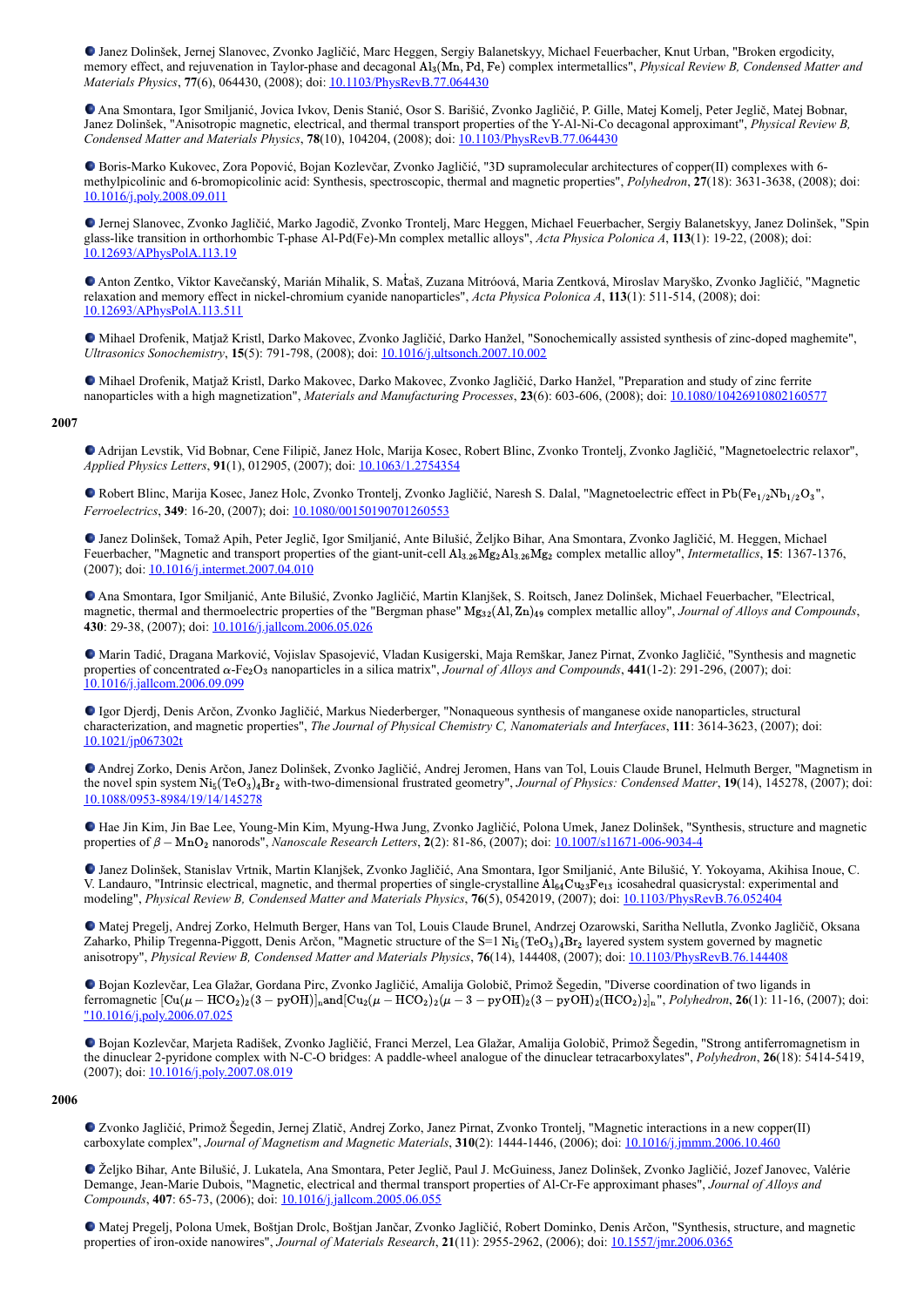Andrej Zorko, Denis Arčon, Alexandros Lappas, Zvonko Jagličić, "Magnetic versus non-magnetic doping effects in the Haldane chain compounds PbNi<sub>2</sub>V<sub>2</sub>O<sub>8</sub>", *New Journal of Physics*, 8, 60, (2006); doi: [10.1088/1367-2630/8/4/060](https://doi.org/10.1088/1367-2630/8/4/060)

Janez Dolinšek, Zvonko Jagličić, Ana Smontara, "Physical properties of the complex metallic alloy phases in the Al-Pd-Mn system", *Philosophical Magazine*, **86**(3/5): 671-678, (2006); doi: [10.1080/14786430500306519](https://doi.org/10.1080/14786430500306519)

Zvonko Jagličić, Janez Dolinšek, Ante Bilušić, Ana Smontara, Zvonko Trontelj, Helmuth Berger, "Searching for magnetic frustration-like properties in tetrahedral spin systems Cu<sub>2</sub>Te<sub>2</sub>O<sub>5</sub>(Br<sub>1-x</sub>Cl<sub>x</sub>)<sub>2</sub>", *Physica B: Condensed Matter*, **382**: 209-212, (2006); doi: [10.1016/j.physb.2006.02.021](https://doi.org/10.1016/j.physb.2006.02.021)

Zvonko Jagličić, Samir El Shawish, Andrej Jeromen, Ante Bilušić, Ana Smontara, Zvonko Trontelj, Janez Bonča, Janez Dolinšek, Helmuth Berger, "Magnetic ordering and ergodicity of the spin system in the Cu<sub>2</sub>Te<sub>2</sub>O<sub>5</sub>C<sub>2</sub> family", *Physical Review B, Condensed Matter and Materials Physics*, **73**, 214408, (2006); doi: [10.11.03/PhysRevB.73.214408](https://dx.doi.org/10.11.03/PhysRevB.73.214408)

Andrej Zorko, Denis Arčon, Alexandros Lappas, Zvonko Jagličić, "Magnetic interaction between impurity and impurity-liberated spins in the doped Haldane chain compounds PbNi<sub>2−x</sub>A<sub>x</sub>V<sub>2</sub>O<sub>8</sub> (A=Mg, Co)", *Physical Review B, Condensed Matter and Materials Physics*, **73**(10), 104436, (2006); doi: [10.1103/PhysRevB.73.104436](https://doi.org/10.1103/PhysRevB.73.104436)

Denis Arčon, Zvonko Jagličić, Andrej Zorko, Andrei V. Rode, Andrew G. Christy, Nathan R. Madsen, Eugene G. Gamaly, Barry Luther-Davies, "Origin of magnetic moments in carbon nanofoam", *Physical Review B, Condensed Matter and Materials Physics*, **74**(1), 014438, (2006); doi: [10.1103/PhysRevB.74.014438](https://doi.org/10.1103/PhysRevB.74.014438)

### **2005**

Ana Smontara, Ante Bilušić, Zvonko Jagličić, Andrej Zorko, Janez Dolinšek, Helmuth Berger, "Anomalous thermal conductivity of single crystal Cu<sub>2</sub>Te<sub>2</sub>O<sub>5</sub>Cl<sub>2</sub>", *Applied Magnetic Resonance*, **29**(2), 261, (2005); doi: [10.1007/BF03167013](https://doi.org/10.1007/BF03167013)

Aleksandar Kremenović, Bratislav Antić, Vojislav Spasojević, Milica Vučinić-Vasić, Zvonko Jagličić, Janez Pirnat, Zvonko Trontelj, "X-ray powder diffraction line broadening analysis and magnetism of interactingferrite nanoparticles obtained from acetylacetonato complexes", *Journal of Physics: Condensed Matter*, **17**(27): 4285-4299, (2005); doi: [10.1088/0953-8984/17/27/005](https://doi.org/10.1088/0953-8984/17/27/005)

Esther Belin-Ferré, Martin Klanjšek, Zvonko Jagličić, Janez Dolinšek, Jean-Marie Dubois, "Experimental study of the electronic density of states in aluminium-based intermetallics", *Journal of Physics: Condensed Matter*, **17**(43): 6911-6924, (2005); doi: [10.1088/0953-8984/17/43/010](https://doi.org/10.1088/0953-8984/17/43/010)

Polona Umek, Andrej Zorko, Pavel Cevc, Miha Škarabot, Zvonko Jagličić, Jin Won Seo, László Forró, Hans van Tool, Louis Claude Brunel, Denis Arčon, "The impact of ageing on the magnetic properties of Cu(OH)<sub>2</sub> nanoribbons", *Nanotechnology*, **16**(9): 1623-1629, (2005); doi: 10.1088/0957-4484/16/9/037

Janez Dolinšek, Peter Jeglič, Paul J. McGuiness, Zvonko Jagličić, Ante Bilušić, Željko Bihar, Ana Smontara, Carlos V. Landauro, Michael Feuerbacher, Benjamin Grushko, Knut Urban, "Magnetic, electrical, thermal transport, and thermoelectric properties  $\xi'$  and  $\Psi$  complex metallic aloy phases in the Al-Pd-Mn system", *Physical Review B, Condensed Matter and Materials Physics*, **72**(6), 064208, (2005); doi: [10.1103/PhysRevB.72.064208](https://doi.org/10.1103/PhysRevB.72.064208)

I. Golosovsky, Denis Arčon, Zvonko Jagličić, Pavel Cevc, V. P. Sakhnenko, D. A. Kurdyukov, Yu. A. Kumzerov, "ESR studies of MnO embedded into silica nanoporous matrices with different topology", *Physical Review B, Condensed Matter and Materials Physics*, **72**(14), 144410, (2005); doi: [10.1103/PhysRevB.72.144410](https://doi.org/10.1103/PhysRevB.72.144410)

Jovan Blanuša, Miodrag Mitrić, Vladan Kusigerski, Vojislav Spasojević, Zvonko Jagličić, Janez Pirnat, Zvonko Trontelj, "Magnetic properties of Er<sub>x</sub>Y<sub>1-x</sub>F<sub>3</sub> solid solutions", *Solid State Communications*, **133**: 157-161, (2005); doi: <u>[10.1016/j.ssc.2004.10.023](https://doi.org/10.1016/j.ssc.2004.10.023)</u>

### **2004**

Janez Dolinšek, Peter Jeglič, Paul J. McGuiness, Zvonko Jagličić, Ana Smontara, E. Tabachnikova, V. Bengus, "Magnetic and electrical investigations of Fe<sub>85-x</sub>Co<sub>x</sub>B<sub>15</sub> metallic glasses", *[Applied Physics A, Materials Science & Processing](https://doi.org/10.1007/s00339-003-2098-4)*, **79**(8): 1947-1953, (2004); doi: 10.1007/s00339-003-2098-4

Zvonko Jagličić, Jure Prizmič, Janez Dolinšek, Zvonko Trontelj, "Measurements of magnetic relaxation processes in quasicrystals", *Journal of Electrical Engineering*, **55**(10/S): 3-6, (2004); [http://iris.elf.stuba.sk/JEEEC/data/pdf/10s\\_104-02.pdf](http://iris.elf.stuba.sk/JEEEC/data/pdf/10s_104-02.pdf)

Zvonko Jagličić, Janez Dolinšek, Zvonko Trontelj, "Magnetic properties of Tb-Mg-Zn and Tb-Mg-Cd quasicrystals in comparisson with canonical spin glasses", *Journal of Magnetism and Magnetic Materials*, **272-276**(1): 597-598, (2004); doi: [10.1016/j.jmmm.2003.11.237](https://doi.org/10.1016/j.jmmm.2003.11.237)

Dragan Mihailović, Zvonko Jagličić, Robert Dominko, Aleš Omerzu, Aleš Mrzel, "Giant paramagnetism in Li-doped Mo-S nanostructures", *The Journal of Physics and Chemistry of Solids*, **65**(4): 707-711, (2004); doi: [10.1016/j.jpcs.2003.11.004](https://doi.org/10.1016/j.jpcs.2003.11.004)

Denis Arčon, Andrej Zorko, Pavel Cevc, Robert Dominko, Marjan Bele, Janko Jamnik, Zvonko Jagličić, I. Golosovsky, "Weak ferromagnetism of LiMnPO<sub>4</sub>", *The Journal of Physics and Chemistry of Solids*, **65**(11): 1773-1777, (2004); doi: [10.1016/j.jpcs.2004.06.002](https://doi.org/10.1016/j.jpcs.2004.06.002)

Denis Arčon, Andrej Zorko, Robert Dominko, Zvonko Jagličić, "A comparative study of magnetic propertis of LiFePO<sub>4</sub> and LiMnPO<sub>4</sub>", *Journal of Physics: Condensed Matter*, **16**(30): 5531-5548, (2004); doi: [10.1088/0953-8984/16/30/014](https://doi.org/10.1088/0953-8984/16/30/014)

Zvonko Jagličić, Janez Dolinšek, Zvonko Trontelj, José M. Martínez-Agudo, "Magnetic properties of Cd-Mg-Tb quasicrystal", *Materials Science & Engineering A, Structural Materials: Properties, Microstructure and Processing*, **375-377**: 998-1001, (2004); doi: [10.1016/j.msea.2003.10.067](https://doi.org/10.1016/j.msea.2003.10.067)

### **2003**

Janez Dolinšek, Zvonko Jagličić, T. J. Sato, T. J. Guo, A. P. Tsai, "Spin freezing in icosahedral Tb-Mg-Zn and Tb-Mg-Cd quasicrystals", *Journal of Physics: Condensed Matter*, **15**(46): 7981-7996, (2003); doi: [10.1088/0953-8984/15/46/014](https://doi.org/10.1088/0953-8984/15/46/014)

Dragan Mihailović, Zvonko Jagličić, Denis Arčon, Aleš Mrzel, Andrej Zorko, Maja Remškar, Viktor V. Kabanov, Robert Dominko, Miran Gaberšček, C. J. Gómez-García, J. M. Martínez-Agudo, E. Coronado, "Unusual magnetic state in lithium-doped MoS<sub>2</sub> nanotubes", Physical Review *Letters*, **90**, 146401, (2003); doi: [10.1103/PhysRevLett.103.147202](https://doi.org/10.1103/PhysRevLett.103.147202)

Tomaž Mertelj, Dragan Mihailović, Zvonko Jagličić, A. A. Bosak, O. Yu. Gorbenko, A. R. Kaul, "Ultrafast photoinduced reflectivity transients in (Nd<sub>0.5</sub>Sr<sub>0.5</sub>)MnO<sub>3</sub>", *Physical Review B, Condensed Matter and Materials Physics*, **68**(12), 125112, (2003); doi: <https://doi.org/10.1103/PhysRevB.68.125112>